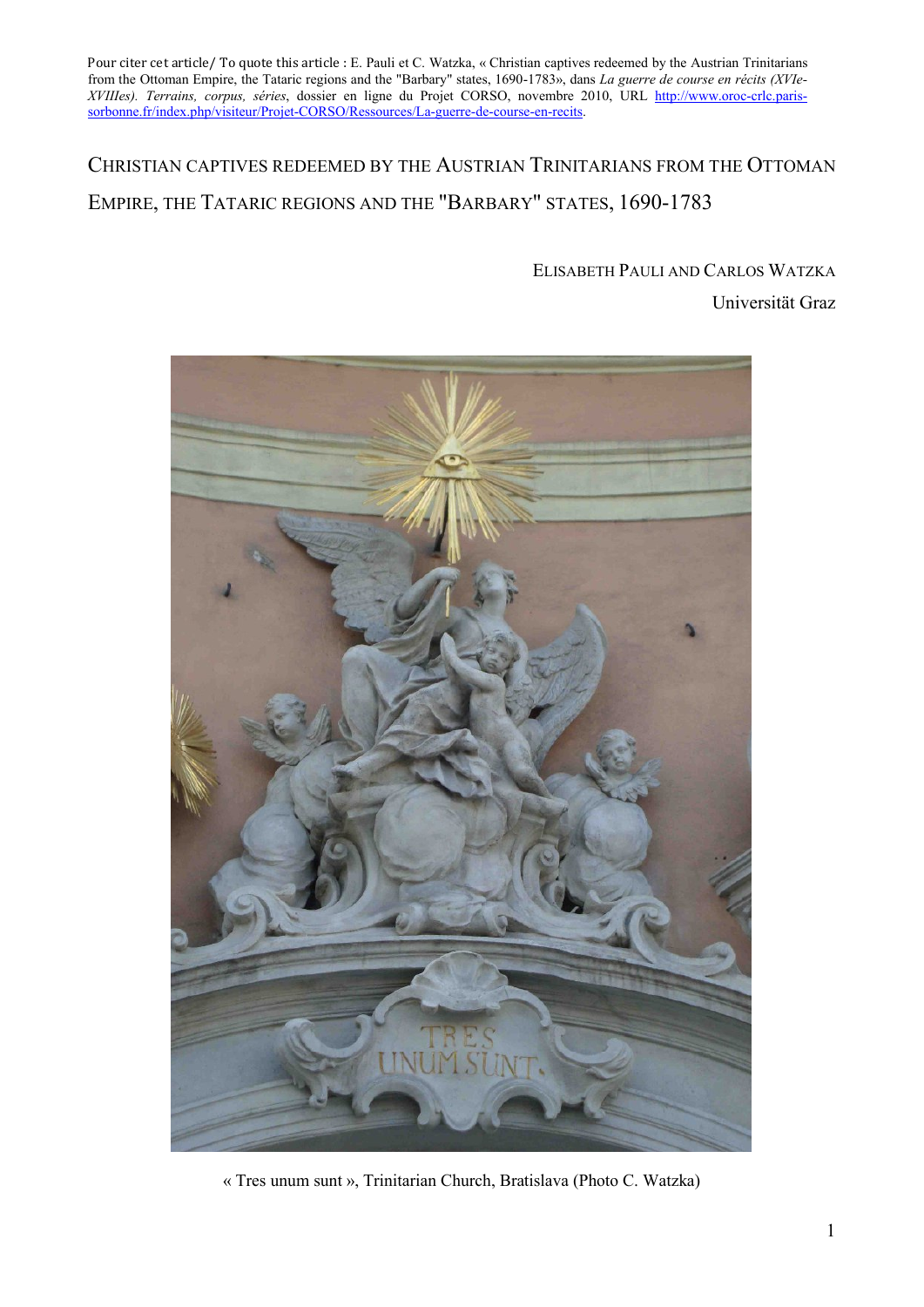The following paper presents some main findings of sociological-historical inquiries into the phenomenon of ransoming captives in early modern Europe, as conducted by the Trinitarians, a Catholic monastic order.<sup>1</sup> Our research focuses on the activities of that order's Austrian branch, which was active in Central Europe and organized redemptory voyages to the Ottoman Empire, the Black Sea Region and Northern Africa from 1688 to 1783.<sup>2</sup>

#### **The Trinitarians in the Habsburg monarchy in early modern times – an introduction**

Since its origins at the end of the  $12<sup>th</sup>$  century, this religious community concentrated on the specific task of liberating Christians, held captive and enslaved in Muslim-ruled countries. The community soon spread throughout the Catholic-dominated countries of the Mediterranean, where frequent fighting between Muslim and Christian armies and fleets created a great demand for their specific kind of charitable as well as diplomatic work. Therefore, during early modern times also, the principal personalities behind the organization of the order were based in France and Spain.<sup>3</sup>

named with their founding dates.

<sup>1</sup> For the general history of the Trinitarian order cf. Anthony D'Errico, *The Trinitarians. An overview of their eight hundred year service to god and humanity.* Rome s.a. [1998], Thierry Knecht, *Les Trinitaires. Huit siècles d'histoire*, Saint-Michel 1993, Paul Deslandres*, L'Ordre des Trinitaires pour le rachat des captifs*, Toulouse/Paris 1903 (2 vol.), Giulio Cipollone, *La famiglia Trinitaria (1198-1998). Compendio Storico*, Rome 1998, Giulio Cipollone, *Trinità e liberazione tra Cristianità e Islam. La regola dei Trinitari*, Assisi 2000, Giulio Cipollone (ed.), *La Liberazione dei 'captivi' tra Cristianità e Islam. Oltre la crociata e il ğihād: Tolleranza e servizio umanitario*, Città del Vaticano 2000, Marisa Forcina, Nicola Rocca (ed.), *Tolleranza e convivenza tra Cristianità ed Islam. L'Ordine dei Trinitari (1198-1998),* Lecce 1998, Bonifacio Porres Alonso, *Libertad a los cautivos. Actividad redentora de la Orden*  Trinitaria, vol. 1, Córdoba/Salamanca 1997, Juan Pujana, *La Orden de la Santísima Trinidad*, Salamanca 1993.<br><sup>2</sup> There is not very much research literature particularly dealing with the history of the Trinitarian order in

Habsburg Empire and the Holy Roman Empire of  $17<sup>th</sup>$  and  $18<sup>th</sup>$  century until now. Recent publications are: Elisabeth Pauli, *Befreiung aus tyrannischer Gefangenschaft. Der Trinitarierorden in der Habsburgermonarchie (1688-1783) und die Rückführung christlicher Sklaven aus dem Osmanischen Reich und seinen Vasallenstaaten*. In: Archiv für Kulturgeschichte 90/2 (2008), p. 351-378, Elisabeth Pauli, *Der Orden der Allerheiligsten Dreifaltigkeit von der Erlösung der Gefangenen und seine Tätigkeit in den habsburgischen Ländern (1688-1783),* in: Heidemarie Specht, Ralph Andraschek-Holzer (ed.), *Bettelorden in Mitteleuropa – Geschichte, Kunst, Spiritualität*, St. Pölten 2008, p. 133- 164, Ernstpeter Ruhe, *Dire et ne pas dire: Les récits de captifs germanophones et les cérémonies de retour,* in: François Moureau (ed.), *Captifs en Méditerranée (XVI<sup>e</sup> -XVIII<sup>e</sup> siècles). Histoires, récits et légendes*, Paris 2008, p. 119-133, Ernstpeter Ruhe, *L'aire du soupçon. Les récits de captivité en langue allemande (XVI<sup>e</sup> -XIX<sup>e</sup> siècles)*, in: Anne Duprat, Émilie Picherot (ed.), *Récits d'Orient en Occident*, Paris 2008, p. 185-200, Thierry Knecht, *Les religieux trinitaires déchaussés dans les Etats héréditaires des Habsbourg du siège de Vienne à l'érection de la Province Saint-Joseph (1683-1727),* published online: http://www.trinitarianhistory.org. From the older ones, the most important are: Moritz Gmelin, *Die Trinitarier oder Weißspanier in Österreich*. In: Österreichische Vierteljahresschrift für katholische Theologie 10 (1871), p. 339-406, Richard von Kralik, *Geschichte des Trinitarierordens. Von seiner Gründung bis zur seiner zweiten Niederlassung in Österreich*, Wien/Innsbruck/München s.a. [1920], Quirin de Leeuw, *Die Trinitarier. Ein alter Orden mit jungem Herzen*, Mödling 1984. Moreover two master thesis have to be cited: Ruth Koblizek, *Die erste Niederlassung des Ordens der unbeschuhten Trinitarier in Wien*, master thesis, Wien 1995, Elisabeth Pauli, *Die Trinitarier in Österreich von 1688 bis 1783*, master thesis, Graz 2004. The dissertation of Elisabeth Pauli, being in completion at the moment, will give a survey of the contents of research literature existing so far. <sup>3</sup> Cf. D'Errico, *The Trinitarians*, esp. p. 447-457, where all houses of the Trinitarian order world-wide are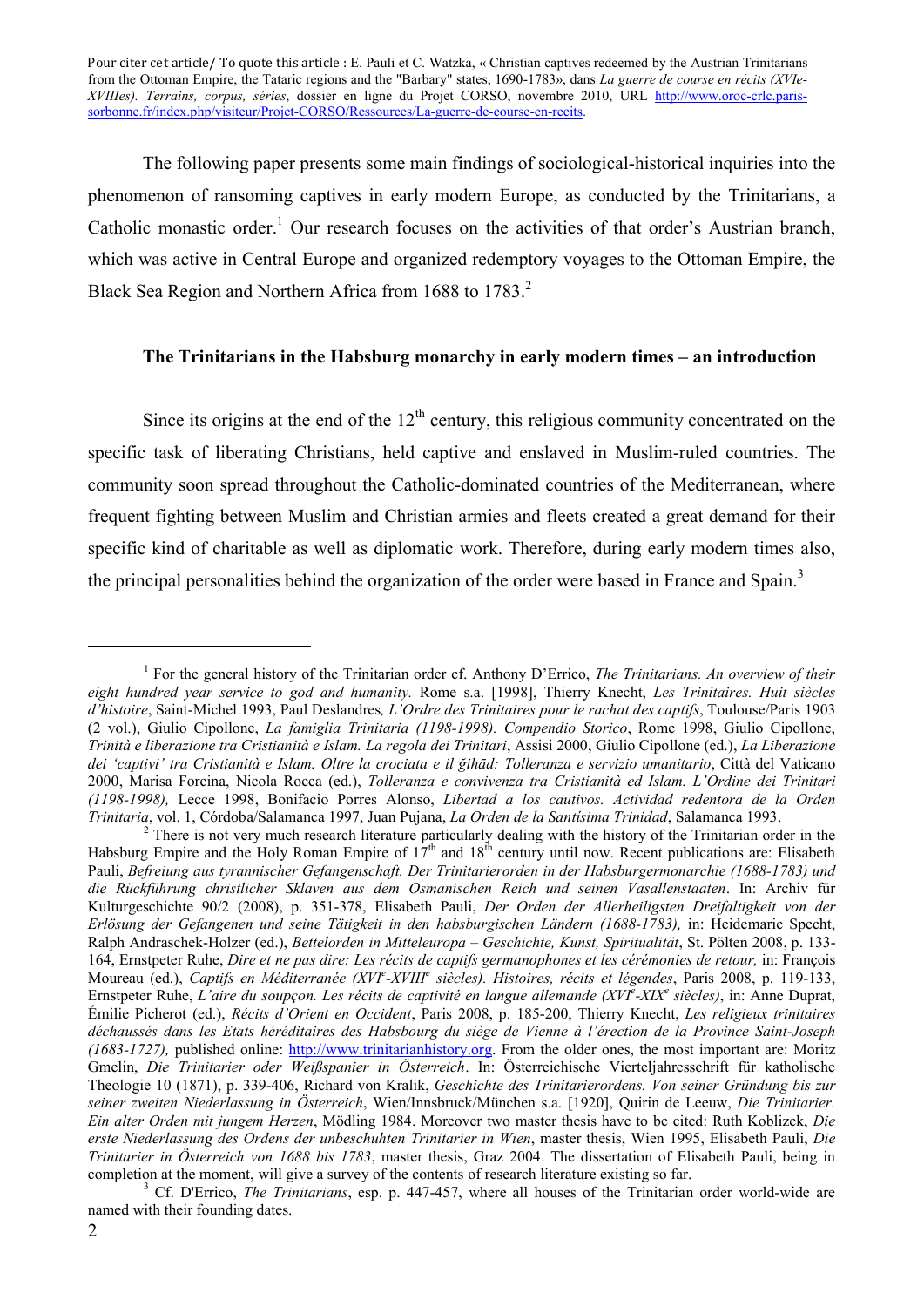Nonetheless, the internal differences over theological and disciplinary, as well as political and economical matters – not uncommon amongst Catholic orders during the Reformation and Counter-Reformation –, caused a division of the Trinitarian order into several congregations during the 16<sup>th</sup> century: the old-type Calced Trinitarians, two kinds of reformed French Trinitarians and also a new congregation of Spanish Discalced Trinitarians, were the major entities which emerged at the end of this process around 1600, and these were acknowledged by the supreme ecclesiastical authority, the Holy See, as autonomous monastic organizations.<sup>4</sup>

Like the ancient, united order, its reformed spin-offs benefited from their status as mendicant orders, which were allowed to collect alms for their charitable work, at least in theory, without any restrictions. This relates both to the ecclesiastical sphere<sup>5</sup> – for which the full exemption from the bishoprics' jurisdiction has to be mentioned as a most significant achievement that allowed a coordinated, trans-regional pursuit of the order's aims – and to the secular sphere, although the for this, of course, the order was dependent on the goodwill of the relevant worldly political authorities.

Yet, particularly for governments of European regions, in which warfare with Muslims and abduction of Christian subjects for the purpose of slavery was a serious and constant problem, the order's support was obviously quite attractive during early modern era, perhaps not least due to the expertise that had already been built up within the Trinitarian order in handling difficulties that were linked to such a field of action as the ransom and exchange of captives of war and victims of manhunts.<sup>6</sup>

Moreover religious orders like the Trinitarians were seen as potential partners in the project of re-catholicization and Catholic reform.<sup>7</sup> Both intense inter-religious warfare and the existence of a political project of "Catholic reform", were present in the case of the Austrian Habsburg Monarchy in late  $17<sup>th</sup>$  century, and the establishment of the order – namely the Spanish Discalced Trinitarians – there in 1688 was in fact motivated by the siege of Vienna in 1683 and, more

<sup>&</sup>lt;sup>4</sup> Cf. D'Errico, *The Trinitarians*, p. 159-202.<br><sup>5</sup> The status of the Spanish Discalced order, which is the relevant congregation for Central Europe, in ecclesiastical law is documented most completely in the *Bullarium Discalceatorum Sanctissimae Trinitatis ab erectione eiusdem Ordinis Congregationis Hispanicae*, manuscript in the Archive of the Trinitarian Order in San Carlino alle quattro fontane, Rome. The internal legal system of the order is laid down in: Antonius a Conceptione (ed.), *Regula Primitiva et Constitutiones Patrum Discalceatorum Ordinis Sacntissimae Trinitatis Redemptionis Captivorum*, Rome 1738 (reprinted Rome 1851).<br><sup>6</sup> Cf. the forthcoming dissertation of Elisabeth Pauli.

<sup>&</sup>lt;sup>7</sup> Cf. the vast literature on the phenomenon of "counter-reformation", for the Austrian case i.e.: Thomas Winkelbauer*, Ständefreiheit und Fürstenmacht. Länder und Untertanen des Hauses Habsburg im konfessionellen Zeitalter*, Wien 2004, part 2, and Rudolf Leeb et al. (ed.), *Geschichte des Christentums in Österreich*, Wien 2005, p. 145-360.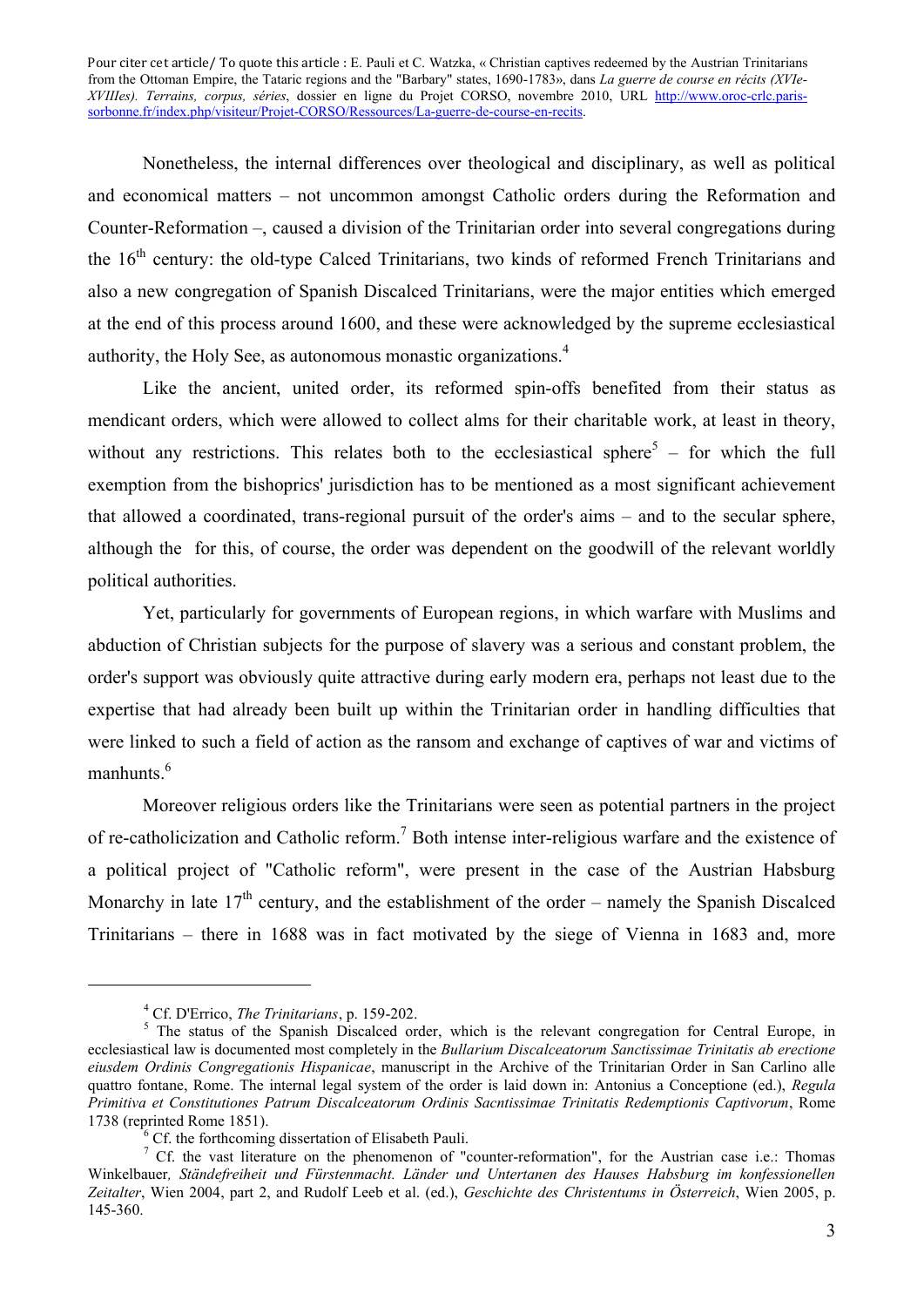precisely, by the enormous loss of population caused by the far-reaching devastation of imperial Western Hungary and eastern Lower Austria, the core land of the Habsburg Monarchy, by the Ottoman and Tataric forces during this campaign.<sup>8</sup>

As is widely known, warfare between the Ottoman and the Habsburg Empire continued afterwards until the end of the  $17<sup>th</sup>$  century, followed in the early  $18<sup>th</sup>$  century by two transient phases of (more or less respected) peace  $1700-1714$  and  $1719-35$ , and the two Austro-Ottoman wars of 1714-18 and 1736-39, which interrupted them. Moreover, at the "military border" (a region not called so by the Austrians) a "minor war" continued even during the specified times of peace, and led to enormous casualties, too, particularly regarding regional villagers and border settlers, of whom thousands were taken captive even during formal "peace times".<sup>10</sup>

Therefore, captives' redemption was an unquestioned and urgent task in the Habsburg Monarchy during the first half of the  $18<sup>th</sup>$  century, and a lot of redemption voyages by the Trinitarians – 20 between 1690 and 1750 – were destined mostly for the Ottoman Empire itself and the Crimean Tatarian Khanate in the Black Sea region.<sup>11</sup>

Moreover, a remarkable network of Trinitarian houses was built in the Habsburg Monarchy to support the activities of the convent in Vienna (founded in 1688), which extended primarily within the Eastern parts of the Habsburg monarchy: By 1728, when a special Austrian Province of the order was founded, it had establishedtwelve settlements, including Vienna: Illava (1695), Bratislava (1697), Prague (1707), Trnava (1712), Komárom (1714), Alba Julia (1716), Eger (1717), Belgrade (1718), Pera/Constantinople (1723), Zašová (1724), Sárospatak (1728).<sup>12</sup>

This pattern of expansion changed, particularly during second half of the  $18<sup>th</sup>$  century, when there was a long-lasting period of peace between both the Austrian and the Turkish Empire, and 'minor' border war also produced fewer of its evil outcomes for the Austrian side, due to the increasing military power of the latter, improved political relationships to the Ottomans, and, last

<sup>&</sup>lt;sup>8</sup> Regarding the political and military history of the conflict between the Habsburg and the Ottoman Empire during 17th and 18th century cf. Josef Matuz, *Das Osmanische Reich. Grundlinien seiner Geschichte,* Darmstadt 1996, Klaus Kreiser, Christoph Neumann, *Kleine Geschichte der Türkei*. Stuttgart 2009, Marlene Kunz, Martin Scheutz, Karl Vocelka, Thomas Winkelbauer (ed.), *Das Osmanische Reich und die Habsburgermonarchie*, Wien 2005, Heinz Kramer, Maurus Reinkowski, *Die Türkei und Europa. Eine wechselhafte Beziehungsgeschichte*. Stuttgart 2008, Ekkehard Eickhoff, *Venedig, Wien und die Osmanen. Umbruch in Südosteuropa 1645-1700*, Stuttgart 1988. <sup>9</sup> Note that the period of 1700-1714 was exactly that of the war of Spanish succession, so that altogether it was

not at all a period of peace in Austria, but only between the Habsburgs and the Ottomans. Likewise, the years of 1733- 1735 brought the war of Polish succession.<br><sup>10</sup> Cf. Geza David, Pal Fodor (Hg.), *Ottomans, Hungarians and Habsburgs in central Europe. The military* 

confines in the era of Ottoman conquest, Leiden u.a. 2000.<br><sup>11</sup> Cf. Porres Alonso, *Libertad*, p. 616f.<br><sup>12</sup> Cf. Pauli, *Befreiung aus tyrannischer Gefangenschaft*, p. 363, Antonio ab Assumptione, *Arbor Chronologica* 

*ordinis Excalceatorum Sanctissimae Trinitatis*, Rome 1894, p. 140.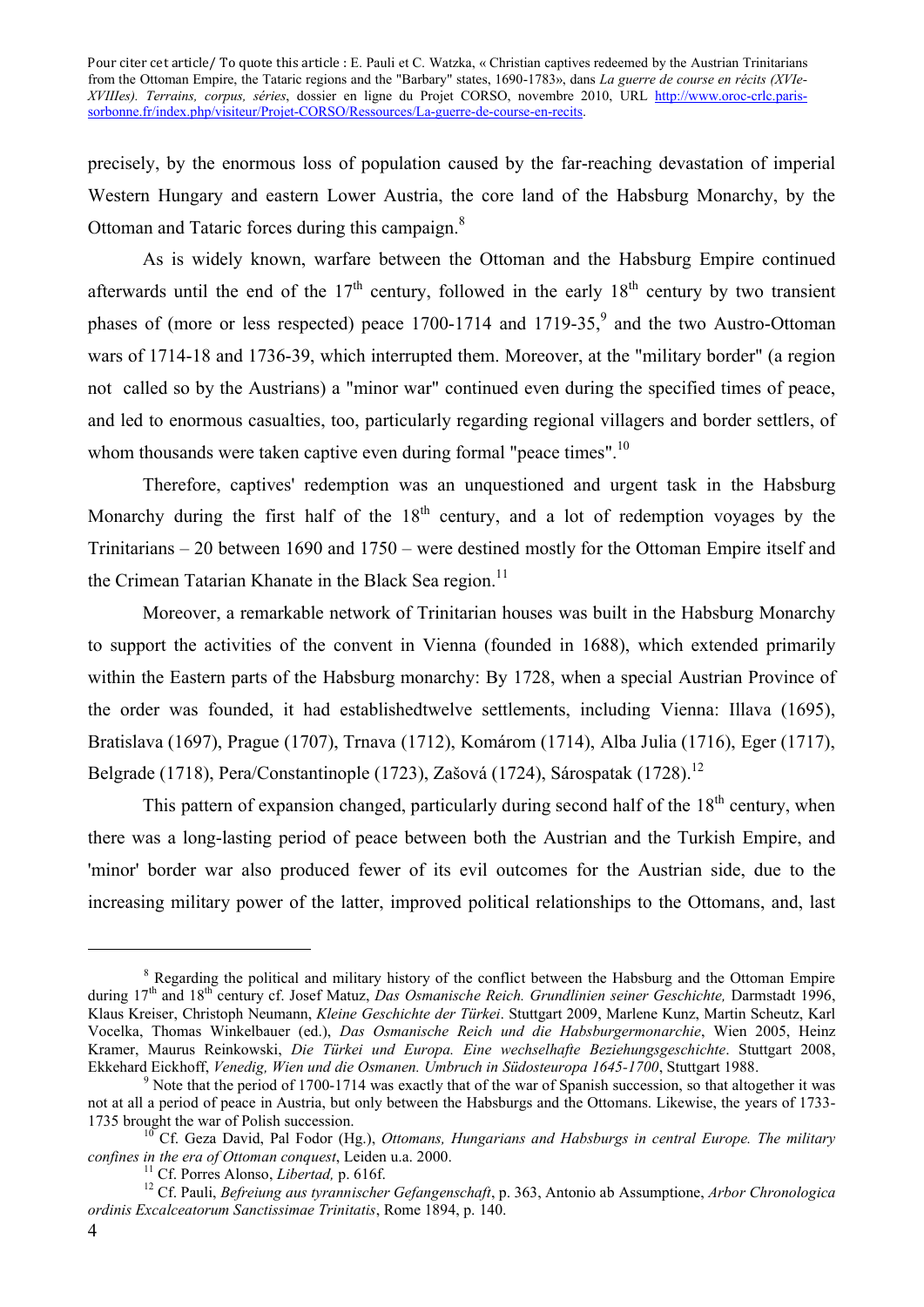but not least, because of the fact that the Crimean Tatars were already under heavy pressure from the Russian forces.<sup>13</sup> Therefore, the number of Imperial subjects held captive within Eastern and South-Eastern Europe and Turkey, the prime 'target group' for the activities of the Austrian Trinitarians, dwindled constantly during these decades.

This is also reflected in the fact that newly founded Trinitarian settlements in the Habsburg monarchy were already becoming rare in the 1730s, and ceased after the 1750s. The last residences built were in Budapest (1738), Holešov (1748), Makkos Maria (1749), Štĕnovice (1753) and Graz  $(1756)$ <sup>14</sup> Corresponding to these shifts, Austrian Trinitarians tried to expand their "work field" to other Muslim-ruled countries, namely to the 'Barbary states' of Northern Africa, where a lot of Christians were still enslaved by pirates even in the late  $18<sup>th</sup>$  century, <sup>15</sup> particularly because considerable parts of Italy had fallen under the rule of the Austrian Habsburgs during the  $18<sup>th</sup>$ century.<sup>16</sup>

Nevertheless, the dynamics of the activities of the Austrian Trinitarian province diminished from about the beginning of the reign of Maria Theresa, maybe to some extent because of the enormous challenges the Austrian state, economy and society had to face right from her uptake of power in 1740, which gave the Prussian King a pretext to attack the Habsburg monarchy, explicitly breaking the constitutional laws of the Holy Roman Empire, causing the two Silesian wars of 1740- 42 and 1744-48.<sup>17</sup> Similarly, the seven years' war of 1756-1763 surely did not contribute to a strong public interest in the fate of Austrian captives in the Muslim countries; the heavy military and economic troubles the elites and the population of the Habsburg monarchy had to face in these years were for the most part not related to religious conflict between Christians and Muslims at all.

<sup>&</sup>lt;sup>13</sup> Cf. i.e. Günther Stökl, *Russische Geschichte. Von den Anfängen bis zur Gegenwart*, Stuttgart 1997, Boris Ischboldin, *Essays on Tatar History*, New Delhi 1973.<br><sup>14</sup> Cf. Porres Alonso, Libertad a los cautivos, p. 616f.

<sup>15</sup> For this phenomenon cf. Robert Davies: *Christian Slaves, Muslim Masters. White Slavery in the Mediterranean, the Barbary Coast and Italy, 1500-1800*, New York 2004, Salvatore Bono, *Piraten und Korsaren im Mittelmeer. Seekrieg, Handel und Sklaverei vom 16. bis 19. Jahrhundert*, Stuttgart 2009, Salvatore Bono, *Corsari nel Mediterraneo. Cristiani e Musulmani fra guerra, schiavitù e commercio*, Milano 1997; Salvatore Bono, *Les corsaires en Méditerranée,* Rabat 1998, Salvatore Bono, *I corsari barbareschi,* Torino 1964, Salvatore Bono, *Schiavi musulmani nell'Italia moderna. Galeotti, vu' cumprà, domestici,* Perugia 1999. Cf. also: Wolfgang Kaiser, *Frictions profitables. L'économie de la rançon en Méditerranée occidentale (XVI<sup>e</sup> -XVIII<sup>e</sup> siècles), in:* Simonetta Cavaciocchi (ed.), *Ricchezza del mare. Ricchezza dal mare, sec. XIII-XVIII,* Florence 2006, p. 689-701, Wolfgang Kaiser, *Négocier la liberté. Missions françaises pour l'échange et le rachat de captifs au Maghreb (XVII<sup>e</sup> siècle)*, in: Claudia Moatti (ed.), *La Mobilité des personnes en Méditerranée, de l'Antiquité à l'Époque moderne. Procédures de contrôle et d'identification*, Rome 2004, p. 501-528.<br><sup>16</sup> Cf. i.e. Adam Wandruska, *Österreich und Italien im 18. Jahrhundert*, Wien 1963.<br><sup>17</sup> For the history of violent conflicts between states in Europe during the 18<sup>th</sup> century cf. i.e. Walter Deme

*Europäische Geschichte des 18. Jahrhunderts: ständische Gesellschaft und europäisches Mächtesystem im beschleunigten Wandel*, Stuttgart 2000.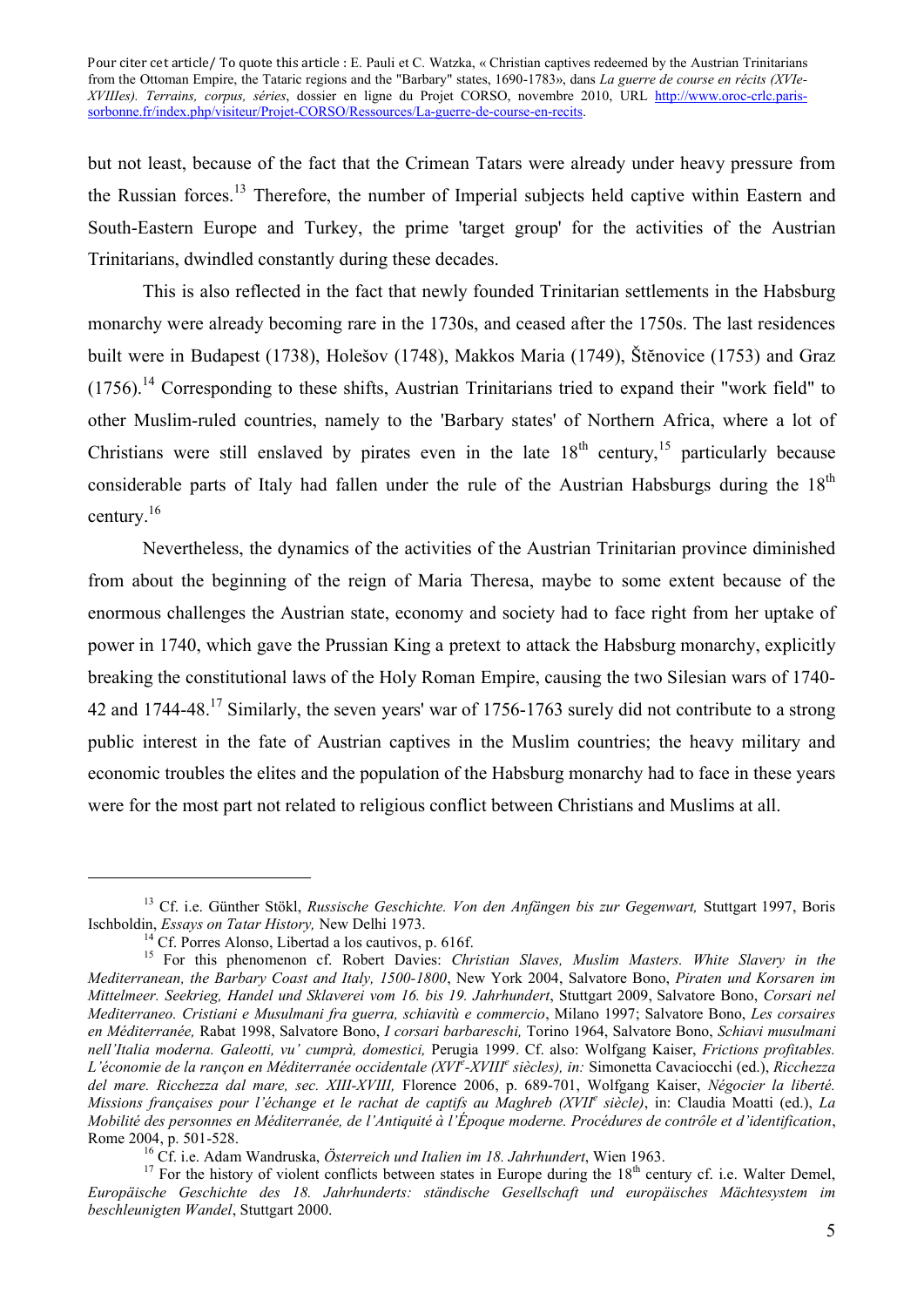Probably even more importantly, enlightened thought did its part in undermining the legitimacy of religious orders<sup>18</sup> and especially of charitable almsgiving in late  $18<sup>th</sup>$  century Austria, too, whilst a liberal laissez-faire policy was on the rise, that, at its worst, intended to ridicule the help for those unfortunates, who fell into captivity during travels, by declaring them being of questionable moral character, and even collaborators of the Turks.<sup>19</sup>

Because of this, but also due to the decline in the numbers of Christian captives in Muslimruled countries already mentioned, the numbers of people freed by the Austrian Trinitarians fell significantly during the course of  $18<sup>th</sup>$  century, particularly after 1750: Whilst more than 3.000 captives were liberated by the Austrian Trinitarians during the first 20 redemption voyages during the 61-year period between 1690 and1750, only about 850 were rescued by the 11 missions undertaken within the 34-year period from 1750 to 1783; computed as annual rates, this means an average of approximately 50 redeemed persons per year in the late  $17<sup>th</sup>$  and the first half of the  $18<sup>th</sup>$ century, but only about the half this number after  $1750^{20}$ 

#### **Searching and examining the** *catalogi captivorum*

In the following section, we concentrate on quantitative aspects of the analysis of sources, which relate to the captives themselves who were liberated by the Austrian branch of the Trinitarian order, their sociological and demographic characteristics and some aspects of their captivity and liberation that can be reconstructed by the use of surviving documents for larger numbers of people.

An account of the actual conduct of the redemption voyages, as well as detailed analyses of the order's spiritual and intellectual self-definition, its organizational development, personal structure, financing patterns, political and social position within the Habsburg monarchy of  $17<sup>th</sup>$  and  $18<sup>th</sup>$  century etc., will be presented in the doctoral thesis of Elisabeth Pauli which is currently being completed,<sup>21</sup> and will probably be in print in 2011/12. The fundamental structures regarding most of these aspects can be found in the older and, particularly, the recent research literature on the Austrian Trinitarians.

<sup>&</sup>lt;sup>18</sup> Cf. i.e. Jean Mondot (ed.), *Le Lumières et leur combat/Der Kampf der Aufklärung*, Berlin 2004.<br><sup>19</sup> Cf. de Leeuw, *Die Trinitarier*, p. 26.<br><sup>20</sup> Sources cited below.<br><sup>21</sup> Elisabeth Pauli, *Die Befreiung christlicher Jahrhunder*t. Graz (phil. Diss.), forthcoming.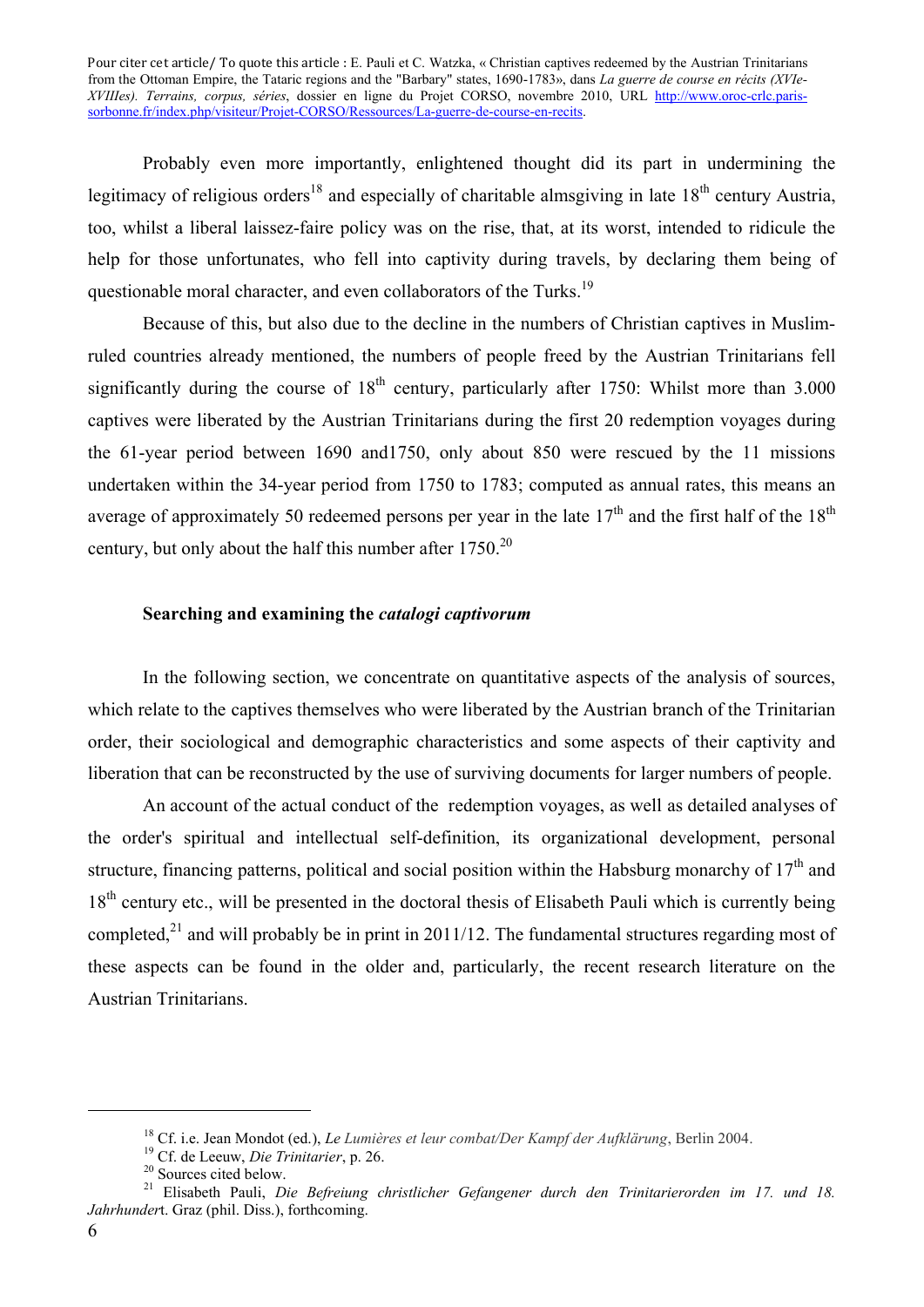

From Annales – Momnument, Prague. In Joannes a San Felice, *Annalium Provinciae Sancti Josephi Ordinis Excalceatorum Sanctissimae Trinitatis Redemptionis Captivorum Libri Decem [...],* Vienna 1739, p. 562.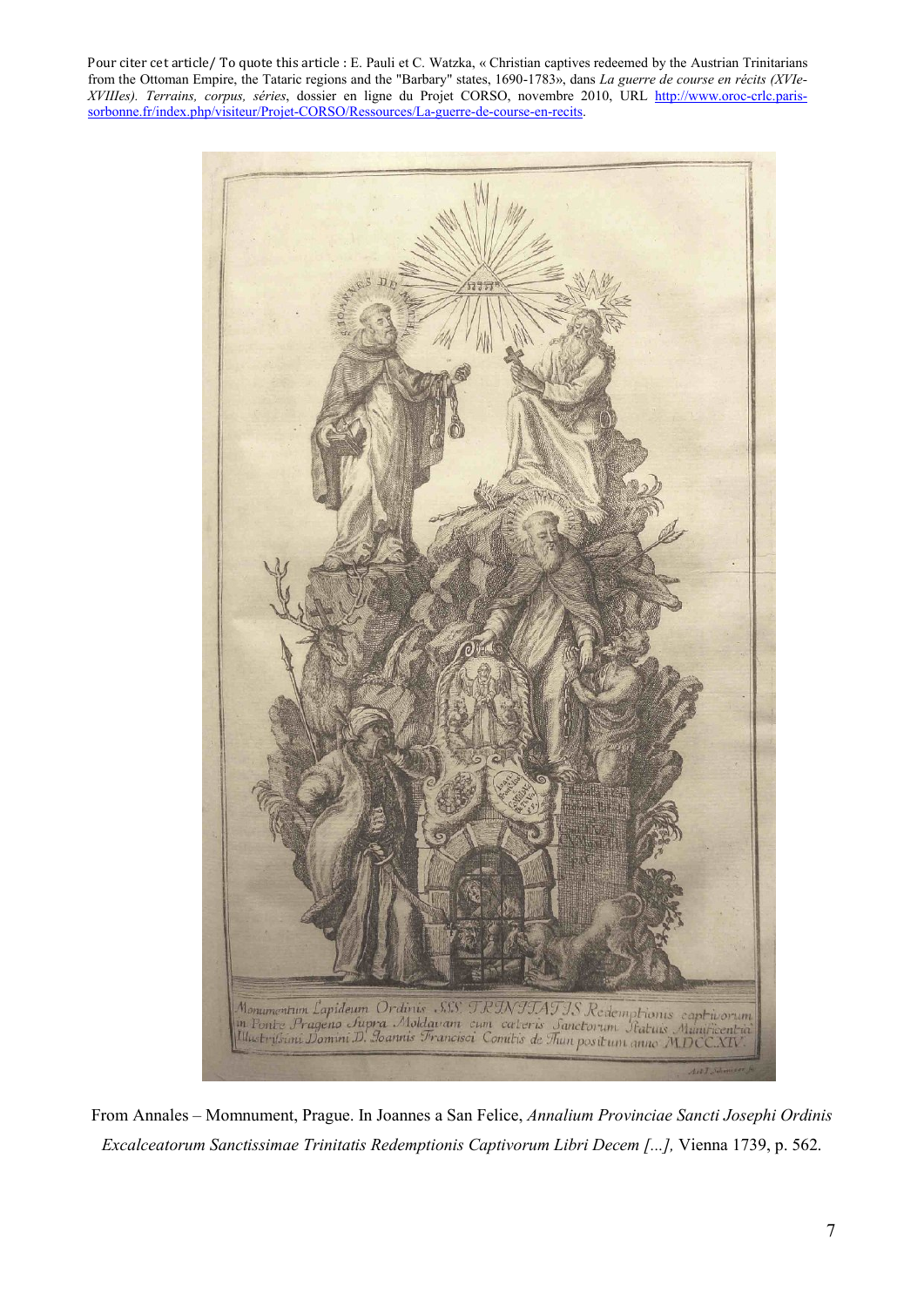The following presentation focuses on selected main outcomes of contextualized quantitative analyses of contemporary serial sources on redeemed persons, the so called *catalogi captivorum*, lists that were compiled by the Trinitarians themselves in order to document their work – for themselves, for their sponsors and for a general public potentially able to contribute to further redemption activities. These findings stem from the research on the Trinitarian order within the Habsburg monarchy, which the present authors have been conducting since the year 2006 within the framework of a research project on charitable monastic orders in early modern Central Europe, situated at the Center for Social Research at the University of Graz, and financed by the Austrian Science fund.

The aforementioned *catalogi captivorum* contain a specific composition of information on each redeemed captive, although sometimes some parameters are missing for some of the persons listed in those documents, and even the features mentioned vary slightly between them. For most cases, the existing lists<sup>22</sup> contain the names of the liberated captives (and thus, an indication on their gender, too), their age, counted in years, their home countries, the duration of their captivity, and the amount of the ransom that was paid for them. For a large proportion of entries – more than half – the region where the individual was held captive (finally redeemed), is given, his or her professional or social status is indicated, and/or some remark on the institution or person that had given the money for this particular ransom, is made. Sometimes, the type of captivity is noted, too, but in that regard a clear bias can be perceived, because in nearly all of such cases, it was slavery on the galleys, which – as the most miserable and pitiful kind of captivity known in those days – seemed worth pointing out particularly.

<u>.</u>

<sup>22</sup> (Josephus a SS. Sacramento), *Relatio Austriacae Redemptionis captivorum. In Constantinopolitana Civitate peractae Anno Jubilei 1700 et Sanctissimo D. N. Clementi XI. P. O. M. Dicata,* Romae 1700, (Joannes a S. Francisco), *Catalogi Captivorum ex Turcia, & Tartaria Budziackensi Redemptorum,* Romae 1715, (Michael a S. Josepho), *Notitia Captivorum in Tartaria Redemptorum a Sac. Ordine Excalceatorum SS. Trinitatis Redeptionis Captivorum Congregationis Hispaniarum*, Romae 1720, (Andreas a Cruce), *Redemptiones Captivorum Constantinopoli, & Tripoli liberatorum per Familiam Redemptricem Discalceatroum SSme Trinitatis, Provinciarum Germaniae, & Status Veneti,*  Romae 1730, (Georg a. S. Josepho), *Verzeichnis deren gefangenen Christen [...],* Wien [1741], (Augustinus a SS. Trinitate), *Verzeichnuß deren gefangenen Christen [...]* Wien [1750], (Antoninus a S. Ferdinando), *Catalogi Captivorum Christianorum* [...], Wien [1751], (Antoninus a S. Ferdinando), *Catalogi Captivorum Christianorum* [...], o.O. [1753], (Xaver a S. Joannes Nepomuk), *Catalogi Captivorum Christianorum [...],* Wien [1756], (Joachimus a S. Anna), *Catalogi Captivorum Christianorum* [...], Wien [1759], Giovanni Constanzo Caracciolo (Hg.), *Catalogo de Christiani schiavi riscattati [...]*, Roma 1764, (Daniel a Resurrectione Domini), *Verzeichniß der gefangenen Christen [...],* Wien [1768], (Benedictus a S. Felice), *Verzeichniß der gefangenen Christen [...],* Wien [1771], (Bernardinus a Beata Virgine), *Verzeichniß der gefangenen Christen [...],* Wien [1773], (Bartholomeus a S. Nicolao), *Catalogi Captivorum Christianorum [...]* Wien [1776], (Anselmus a S. P. Joanne de Matha), *Verzeichniß der Gefangenen Christen* [...], Wien [1780], (Engelbertus a Matre Dei), *Catalogi Christianorum tum redemptorum tum adjutorum [...],*  Wien [1783]. (The names set in brackets in the bibliography below refer to the *pater redemptor*, the Trinitarian responsible for the redemption travel. Year numbers set in brackets indicate the end of the redemption travel, but not to a printing date, which often is missing.)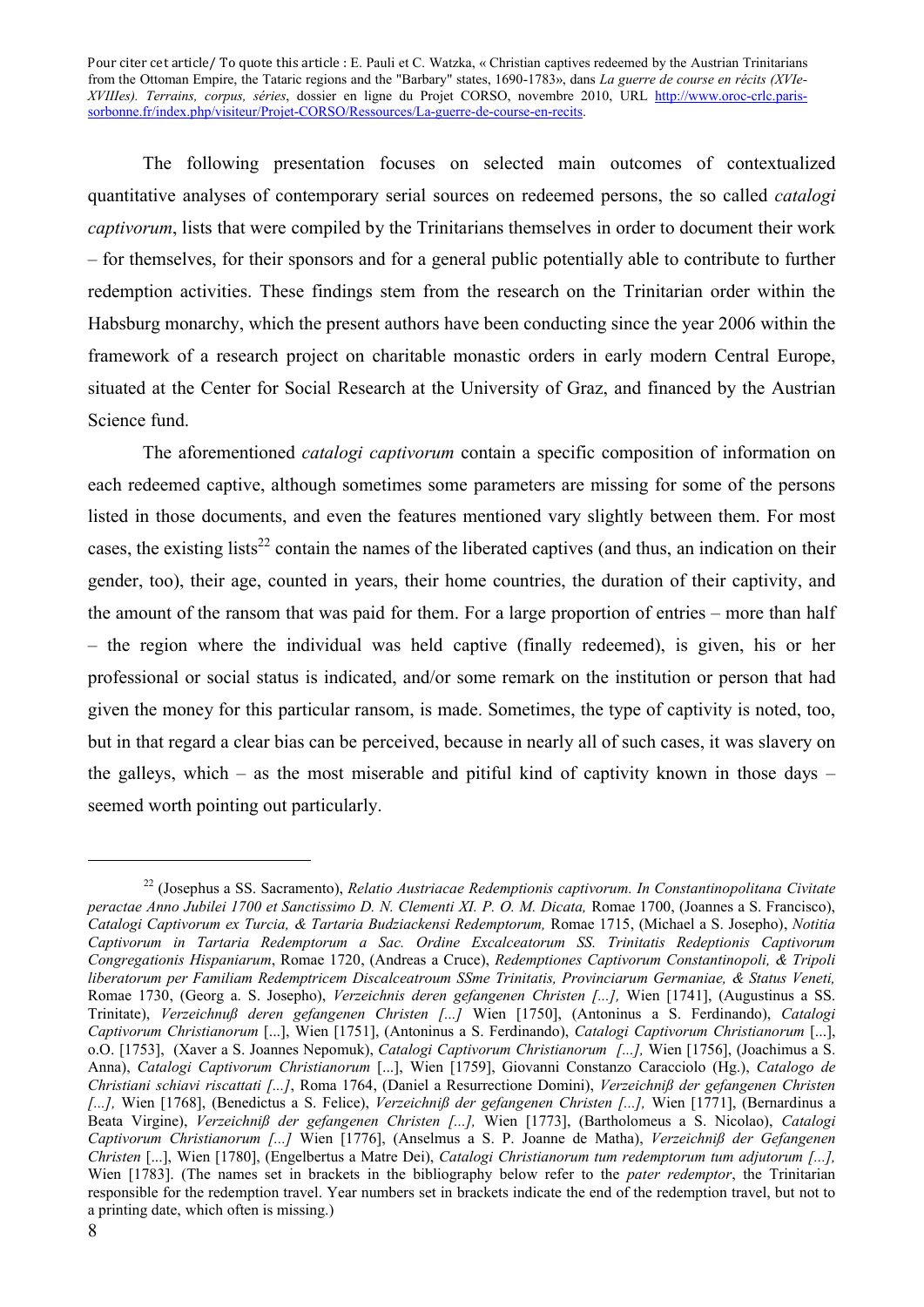Unfortunately it was, despite all efforts, not possible to find surviving copies of *catalogi redemptorum* for all redemptory missions undertaken by the Austrian Trinitarians during their presence in early modern Habsburg monarchy 1688-1783: Although it is sure that hand-written lists were compiled right from the beginning,<sup>23</sup> the early lists of the period before 1699/1700 have not survived in any accessible way within an archive or as a print. Yet numbers of freed captives were quite small during the early stages of the orders' activities in the Habsburg Empire: 168 people were redeemed during the first five missions in the decade 1690-1699. Obviously the order first had to adapt to the conditions there and the new main 'target regions' of Eastern Europe. The conduction of the mission to the Tatar regions, to which the first redemptions were destined, caused specific, enormous problems.<sup>24</sup>

Whilst the large redemption of 1699/1700, when the Trinitarians freed over 440 Christians from the Ottoman Empire, is documented by a printed catalogue, information is again lacking for all three smaller redemptions that followed between 1701 and 1710. For the next decades, the redemptive missions of 1714/15, 1719/20, 1725-30 and 1740/41 are documented by printed catalogues, which survived in some archives; yet we could not come by any hand-written or printed lists covering the redemptions of the Austrian Trinitarians in 1724/25, 1733/34, 1737/38, 1743/44, 1744/45 and 1746/47. It seems very probable that after these enterprises printed lists were compiled, too, but there is not even any indication of such prints in contemporary publications by the order or in the research literature, and no trace of them in any of the archives we were able to consult until now.<sup>25</sup> At least, for the period from the  $20<sup>th</sup>$  redemption in 1747-50 onwards, a complete series of *catalogi redemptorum*, handed down in various archives, could be composed and analysed by the present authors . Thus, altogether we dispose of 17 out of (potentially) 31 *catalogi redemptorum* (55 %), which cover 2228 out of 3932 persons (57 %) liberated from captivity in Muslim-ruled countries by the Austrian branch of the Trinitarians between 1690 and 1783.<sup>26</sup>

An overview of all redemption voyages conducted by the Austrian branch of the Trinitarians between 1688 and 1783 is presented in table 1 below.<sup>27</sup>

<sup>23</sup> Cf. Joannes a San Felice, *Annalium Provinciae Sancti Josephi Ordinis Excalceatorum Sanctissimae Trinitatis Redemptionis Captivorum Libri Decem [...]*, Wien 1739, p. 101, 116-118, 145f., 214-216, 253.<br><sup>24</sup> Cf. ibid., p. 124-148, and Pauli, *Befreiung aus tyrannischer Gefangenschaft*, p. 367.<br><sup>25</sup> Therefore, if anyon

grateful. It still has to be kept in mind that maybe they did not survive at all.<br><sup>26</sup> Two further catalogues, hand-written and referring to a small number of freed, should exist within a Spanish

and an Austrian liberary according to some earlier researchers, but were not found by us yet because of apparently wrong or out-dated signatures given in the texts that refer to their existence.<br><sup>27</sup> The table comprises information from the following sources: Joannes a S. Felice, *Annales*, p. 101, 116-118,

<sup>145</sup>f., 214-216, 253, 264, 294, 337, 412, 475, 558-561, 718f., 771, Porres Alonso, *Libertad*, p. 616f., Antonius ab Assumptione, *Arbor Chronologica*, p. 135f., and the catalogues cited above.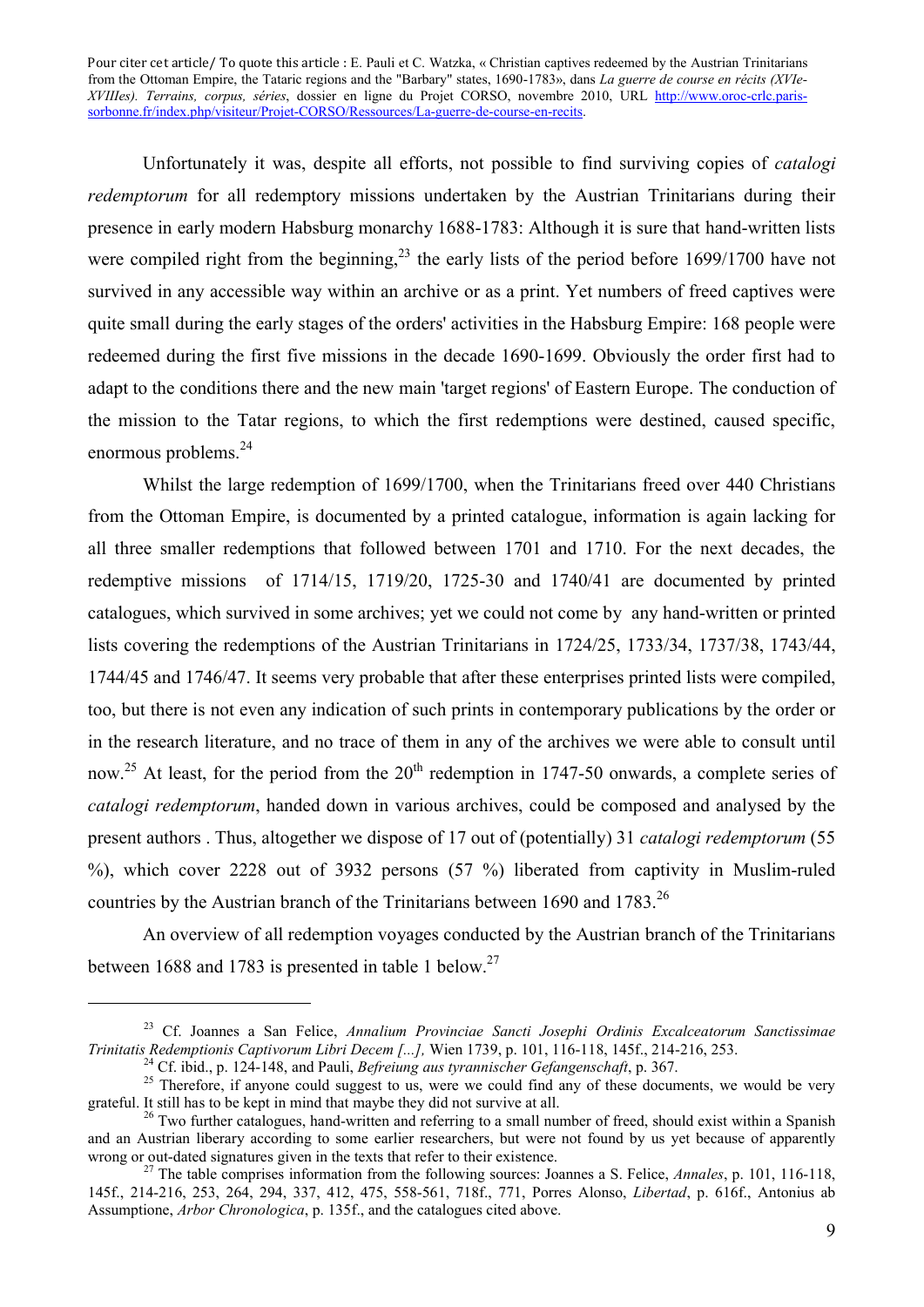| Table 1: Redemptions by the Austrian branch of the Trinitarians 1690-1783 - overview |  |  |  |
|--------------------------------------------------------------------------------------|--|--|--|
|                                                                                      |  |  |  |

| Nr. | time-<br>period | catalogue<br>(year) | liberated<br>persons | costs in<br>florins | destinations<br>of the redemption travels | patres redemptores         |  |
|-----|-----------------|---------------------|----------------------|---------------------|-------------------------------------------|----------------------------|--|
| 1.  | 1690-91         | n.a.                | 16                   | 1723                | Bud.                                      | Maurus a Conceptione       |  |
| 2.  | 1691-92         | n.a.                | 23                   | 2076                | Bel. u.a.                                 | Joannes a S. Augustino     |  |
| 3.  | 1692-93         | n.a.                | 34                   | 5968                | Crim.                                     | Maurus a Conceptione       |  |
| 4.  | 1695-96         | n.a.                | 45                   | 9667                | Bel.                                      | Joannes a S. Augustino     |  |
| 5.  | 1698-99         | n.a.                | 50                   | 9480                | Bud.                                      | Joannes a S. Augustino     |  |
| 6.  | 1699-00         | CC 1700             | 442                  | 22.985              | Bel., Rus., Adr., Const.                  | Josephus a SS. Sacram.     |  |
| 7.  | 1702-03         | n.a.                | 85                   | 19.552              | Const., Bud.                              | Josephus a SS. Sacram.     |  |
| 8.  | 1706-07         | n.a.                | 105                  | 20.694              | Const., Crim.                             | Joannes a S. Felice        |  |
| 9.  | 1709-10         | n.a.                | 124                  | 27.856              | Const.                                    | Joannes a S. Felice        |  |
| 10. | 1714-15         | CC 1715             | 123                  | 26.273              | Const., Bud.                              | Josephus a Jesu Maria      |  |
| 11. | 1719-20         | CC 1720             | 555                  | 73.394              | Bel., Const., Bud.                        | Josephus a Jesu Maria      |  |
| 12. | 1724-25         | n.a.                | 228                  | 57.408              | Const., Bud., Crim.                       | Joannes a S. Felice        |  |
| 13. | 1725-30         | CC 1730             | 231                  | 56.537              | Const., Adr., Bud.                        | Michael a Assumptione      |  |
| 14. | 1733-34         | n.a.                | 211                  | 48.770              | Salon, Const., Tun. u.a.                  | Andreas a S. Gertrudis     |  |
| 15. | 1737-38         | n.a.                | 77                   | 18.364              | Const.                                    | Georgius a S. Josespho     |  |
| 16. | 1740-41         | CC 1741             | 330                  | 60.802              | Salon., Const., u.a.                      | Georgius a S. Josespho     |  |
| 17. | 1743-44         | n.a.                | 106                  | 14.891              | unknown                                   | Ambrosius a S. Ignatio     |  |
| 18. | 1744-45         | n.a.                | 99                   | 33.628              | unknown                                   | Antonius a S. Fernando     |  |
| 19. | 1746-47         | n.a.                | 81                   | 31.989              | unknown                                   | Antonius a S. Fernando     |  |
| 20. | 1747-50         | CR 1750             | 109                  | 24.354              | Rus., Salon., Const., Alg. u.a.           | Augustinus a SS. Trinitate |  |
| 21. | 1750-51         | CR 1751             | 47                   | 16.425              | Rus., Const., Tri. u.a.                   | Antonius a S. Fernando     |  |
| 22. | 1751-53         | CR 1753             | 77                   | 46.585              | Rus., Const., Alg., Tri. u.a.             | Antonius a S. Fernando     |  |
| 23. | 1753-56         | CR 1756             | 83                   | 33.481              | Rus., Salon., Const., Alg. u.a.           | Xaverius a S. Joannes N.   |  |
| 24. | 1756-59         | CR 1759             | 51                   | 46.005              | Salon., Const., Alg., Tri., u.a.          | Joachimus a S. Anna        |  |
| 25. | 1760-63         | CR 1763             | 67                   | 45.263              | Const., Alg., Tun., Salé u.a.             | Bernardinus a Virgine      |  |
| 26. | 1765-68         | CR 1768             | 77                   | 44.447              | Const., Alg., Salé u.a.                   | Daniel a Resurrectione     |  |
| 27. | 1768-71         | CR 1771             | 54                   | 23.022              | Const., Alg., Tri., Salé u.a.             | Benedictus a S. Felix      |  |
| 28. | 1771-73         | CR 1773             | 121                  | 102.652             | Const., Alg., Masc., Tri. u.a.            | Bernardinus a Virgine      |  |
| 29. | 1773-76         | CR 1776             | 63                   | 36.562              | Const., Alg. u.a.                         | Bartholomeus a S. Nicolao  |  |
| 30. | 1777-80         | CR 1780             | 83                   | 46.679              | Const., Alg., Masc. u.a.                  | Anselmus a S. J. de M.     |  |
| 31. | 1780-83         | CR 1783             | 135                  | 56.001              | Const., Alg., Tri. u.a.                   | Engelbertus a Matre Dei    |  |
| Σ   |                 |                     | 3932                 | 1,06 Mio.           |                                           |                            |  |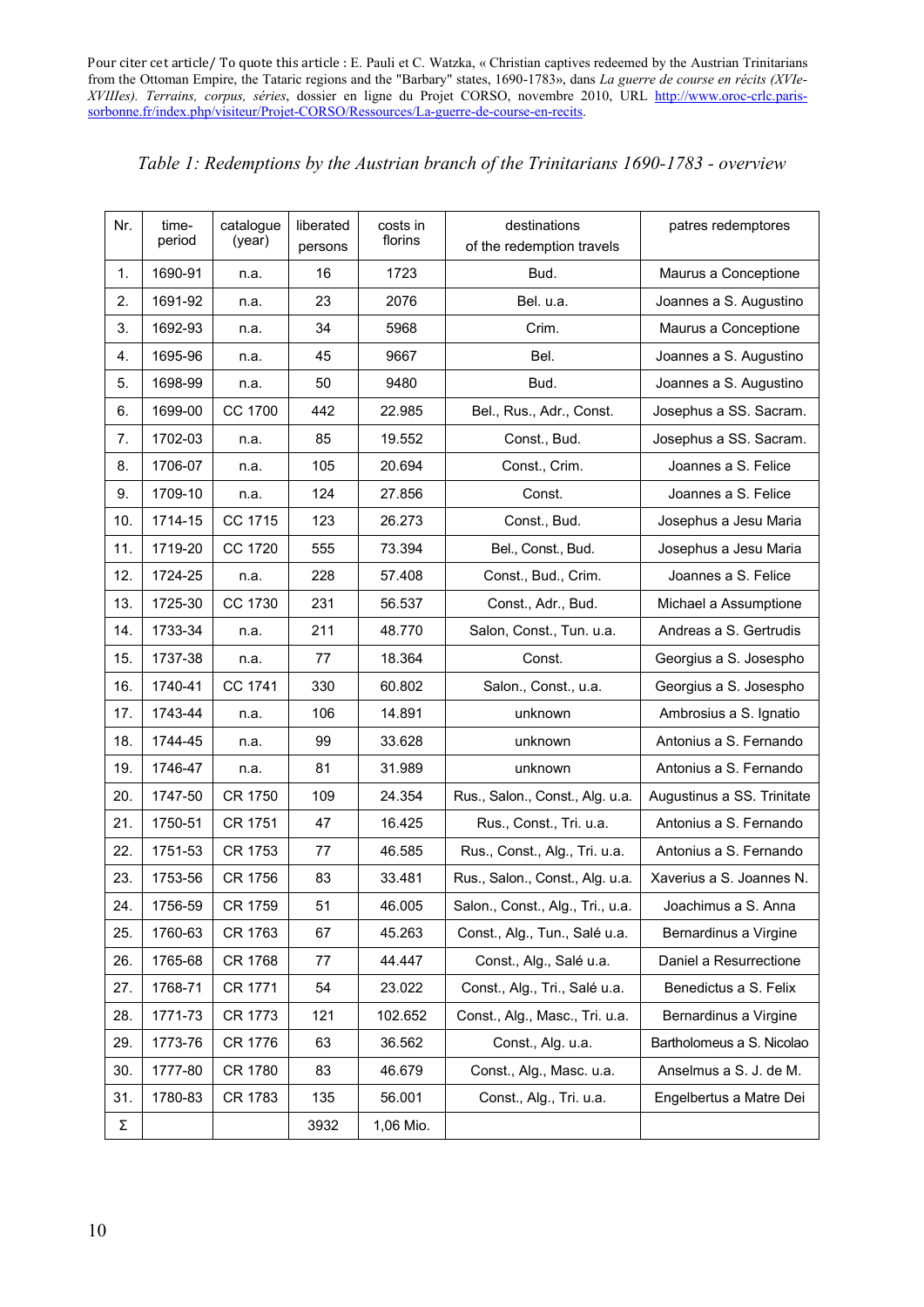*Annotations pertaining to table 1:*

1

The column "catalogue" shows whether a list of redeemed persons (*catalogi captivorum* = CC) was available to us, and gives the year of publication; "n.a." means "not available". The following basic information – as the sum of freed captives, costs, destinations and member of the order in charge for the particular operation – is known for (nearly) all redemptions. Yet the *numbers of freed persons* slightly differ in some cases between the sources, as the *Annales Provinciae*, the *Catalogi captivorum* and the *Arbor Chronologica.* In those cases, the numbers given in the *Annales Provinciae* or the *Catalogi captivorum* are displayed in the table.

For one redemption (Nr. 10 of 1715) the surviving catalogue lists considerably more people (123) than the *Annales*  (111), obviously due to some addition of liberated people omitted in earlier calculations. And the numbers for *one* redemption, Nr. 6 of 1700 differ largely between the *Annales Provinciae,* which count 442 redeemed, and the *Arbor Chronologica,* that states a sum of 520, probably by erroneously taking into account a number of people freed by the Austrian "Grand Ambassador" during his travel to Constantinople, on which the Trinitarians had accompanied him – cf. Joannes a S. Felice, *Annales*, p. 278-287. For the redemption of 1720 (Nr. 11) it has to be added that the surviving catalogue is only a partial one, listing 124 out of 555 liberated men, women and children – Cf. ibid., p. 718. The *total cost of the redemptions* – the amount of ransom paid at each redemption, partially including the travel expenses as well – are given here, yet rounded to entire florins, according to the data in Porres Alonso, *Libertad*, p. 616f., who relies on a summary file from the archive of the order's convent in Rome, San Carlino alle Quattro Fontane. Figures for costs given in the Catalogues and/or the *Annales Provinciae* differ from them quite often, too, but mostly only to a minor degree. These differences probably result from various forms of contemporary calculations of total costs, particularly regarding the handling of travel expenses, which either could be calculated separately or included into the ransom figures by adding a proportional value for each liberated person, the latter case probably being the more usual one. The *destinations of the redemption voyages* are presented in the table only in a selective manner (comprising those regions and cities mentioned at the title page of the catalogues). The abbreviations indicate: Adr. = Adrianople, Alg. = Algiers, Bel. = Belgrade, Bud. = Budzak region, Const. = Constantinople, Crim. = region of the Crimea, Masc. = Mascara, Rus. = Ruszik, Salon. = Saloniki, Tri. = Tripolis, Tun. = Tunis

Because redemption catalogues up to 1699 are missing, we refer only to those from 1699/1700 to 1783 in the following presentation.<sup>28</sup> For a more detailed analysis, we also divided this time-span into two parts, a first period from 1700 to 1741, and a second one from 1742 to 1783, each covering 42 years. Significant differences between those two periods can be observed even for such fundamental aspects as the gender relation of the ex-captives: Whilst for the whole  $18<sup>th</sup>$ century a relation of about 82 % males and 18 % females can be observed for altogether 2222 persons (for 6 children, no indication of sex was given in the catalogues), this ratio is 72 % to 28 % for the period 1700-1741 but 94 % to 6 % for 1747-1783.

<sup>&</sup>lt;sup>28</sup> As the sources for this analysis are collectedly cited above, no further bibliographical indications for the *catalogi captivorum* and complementary sources are given below.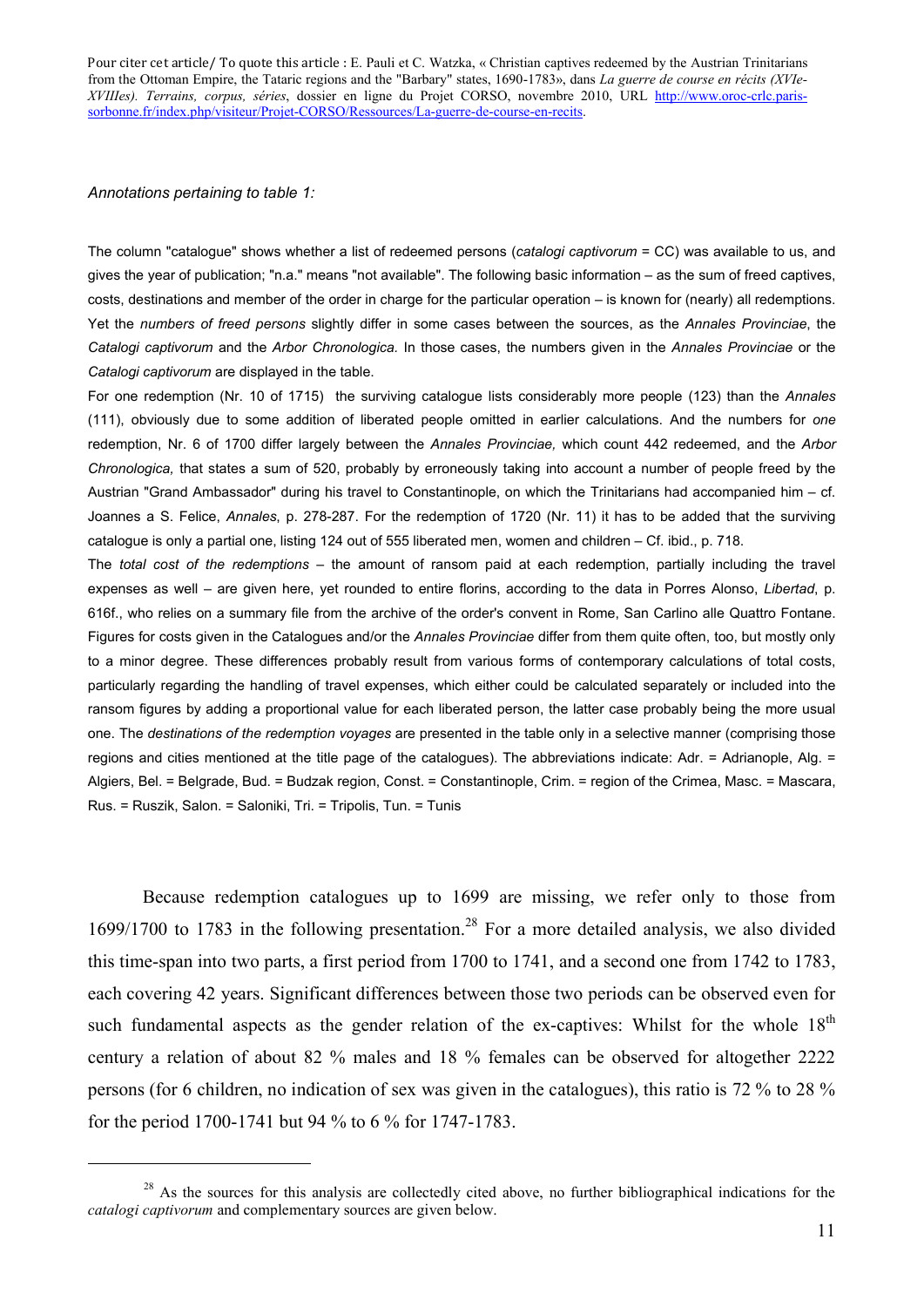It is remarkable that even in the first decades of the  $18<sup>th</sup>$  century men were clearly dominant among the liberated captives; this was obviously due to the large number of military personnel that fell into the hand of the enemy during warfare. From the 1740s onwards, the proportion of women among the freed sank even more, because the main risk for Central European Christians of falling into Muslim captivity was no longer violent fighting on land, but pirate assault during sea travel in the Mediterranean. Just because of the high risks accompanying every trip by ship during early modern time, 'normal' people not working as sailors, tradesmen, soldiers or in similar professions avoided it as much as possible, and often women were even formally excluded from ship transport.

These factors mentioned obviously also influenced the age structure of the liberated captives in general, showing a propensity for persons of ages with potentially high value for labour and/or warfare (between 20 and 40). Still, the medium value for age among the freed was quite high at 35,4 years for the whole period 1700 to 1783, 34,5 for the period up to 1741 and 36,4 afterwards. This is partly due to the comparatively small numbers of children involved (particularly during the second half of the 18<sup>th</sup> century), but also a consequence of a surprisingly high proportion of elderly people among the freed slaves: 38 % of all documented cases of redemptions relate to persons aged 40 and older, although those aged 60 years or more, were a minority of only about 6 %. They were cheaper and their owners often wanted to get rid of them if they were not able to work anymore.

But in the early period of 1700-1741, the proportion of children under 10, 12 %, was also quite high. A lot of them obviously were robbed as babies or very small children and did not bear a family name in the catalogue, a hint that they were separated from their parents either during their violent deportation itself, or afterwards during captivity at an age when they were too young to keep a trace of their original family affiliation in mind. The proportion of such young persons among the liberated sank within the second half of the  $18<sup>th</sup>$  century, to an average of only 4% of all redeemed.

A further basic parameter regularly given in the catalogues is that of the home country. One might expect the samples of people ransomed by the Austrian Trinitarians to consist of Austrians or persons originating in the Habsburg Empire, but this is true only to a certain degree: Whilst – concerning the whole period 1700-1783 – two-thirds of the persons listed in the Austrian *catalogi captivorum* indeed originated from some part of the Central European Austrian Empire, this was not the case for one third (see table 2 below).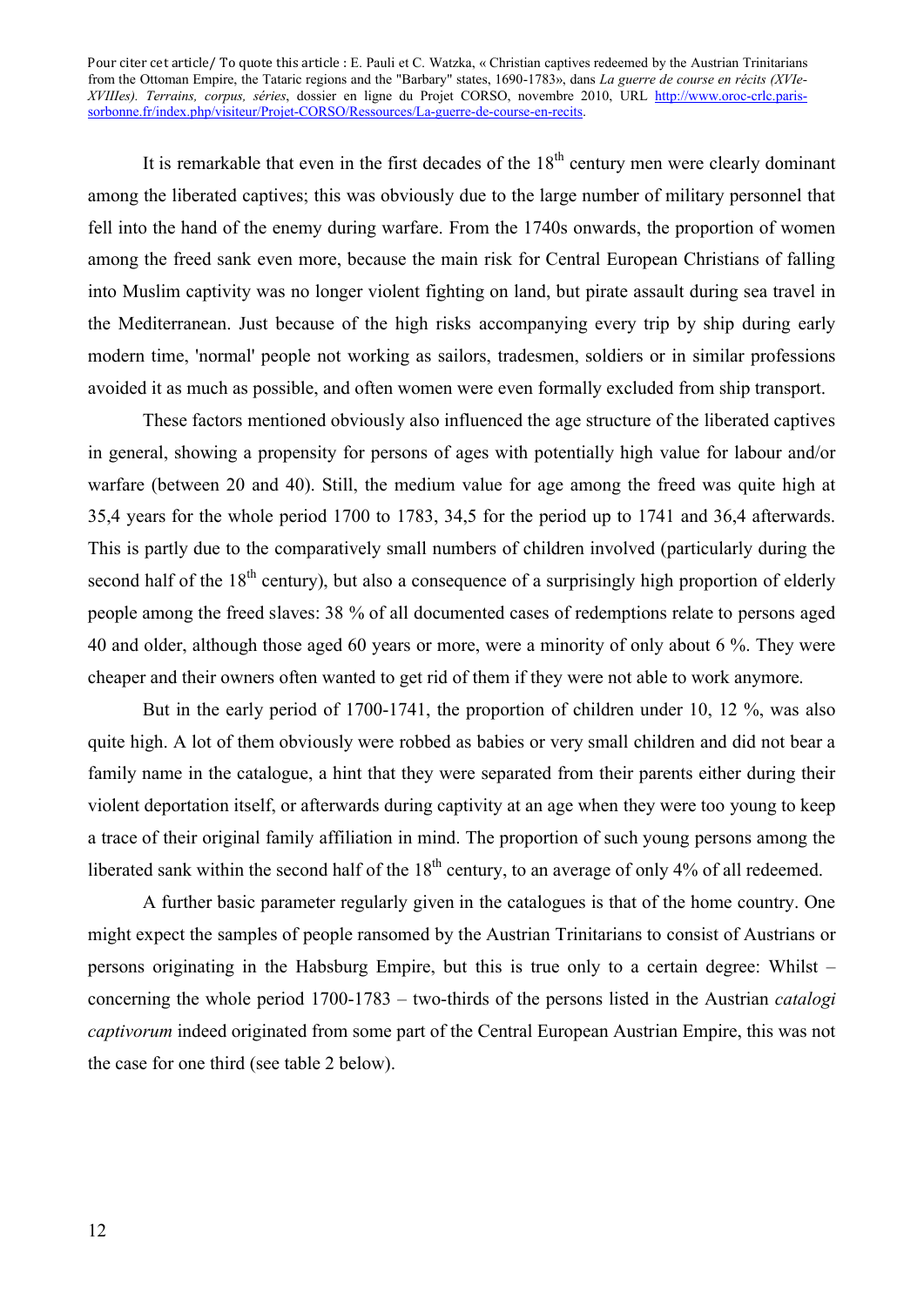| Region                                       | 1700-41        |      | 1742-83        |      | 1700-83        |      |
|----------------------------------------------|----------------|------|----------------|------|----------------|------|
|                                              | $\mathsf{N}$   | %    | $\mathsf{N}$   | %    | N              | %    |
| Hungarian crown lands                        | 329            | 27,6 | 149            | 15,7 | 478            | 22,3 |
| Kingdom of Hungary A                         | 226            | 19,0 | 84             | 8,9  | 310            | 14,5 |
| Kingdoms Croatia and Slavonia <sup>B</sup>   | 29             | 2,4  | 41             | 4,3  | 70             | 3,3  |
| Grand principality Transylvania <sup>C</sup> | 74             | 6,2  | 24             | 2,5  | 98             | 4,6  |
| The Banat <sup>D</sup>                       | 59             | 5,0  | 22             | 2,3  | 81             | 3,8  |
| Austrian hereditary states                   | 250            | 21,0 | 199            | 21,0 | 449            | 21,0 |
| Archdukedom Austria <sup>E</sup>             | 189            | 15,9 | 30             | 3,2  | 219            | 10,2 |
| Inner Austria <sup>F</sup>                   | 31             | 2,6  | 21             | 2,2  | 52             | 2,4  |
| Austrian Coast Land G                        | 5              | 0,4  | 82             | 8,6  | 87             | 4,1  |
| Prince-county of Tyrol <sup>H</sup>          | 11             | 0,9  | 47             | 5,0  | 58             | 2,7  |
| Austrian Fore Lands                          | 14             | 1,2  | 19             | 2,0  | 33             | 1,5  |
| Bohemian crown lands                         | 147            | 12,4 | 72             | 7,6  | 219            | 10,2 |
| Kingdom of Bohemia <sup>J</sup>              | 67             | 5,6  | 39             | 4,1  | 106            | 5,0  |
| March-county Moravia <sup>J</sup>            | 34             | 2,9  | 16             | 1,7  | 50             | 2,3  |
| Duchy of Silesia <sup>K</sup>                | 46             | 3,9  | 17             | 1,8  | 63             | 2,9  |
| Austrian Italian possessions                 | 54             | 4,5  | 152            | 16,0 | 206            | 9,6  |
| Dukedom Milan L                              | 14             | 1,2  | 83             | 8,7  | 97             | 4,5  |
| Dukedom Mantova L                            | 5              | 0,4  | 21             | 2,2  | 26             | 1,2  |
| Grand-Duchy of Tuscany <sup>L</sup>          | $\overline{2}$ | 0,2  | 48             | 5,1  | 50             | 2,3  |
| Kingdoms Naples, Sicily & Sardinia M         | 33             | 2,8  |                |      | 33             | 1,6  |
| Austrian Netherlands <sup>N</sup>            | 8              | 0,7  | 15             | 1,6  | 23             | 1,1  |
| Habsburg Monarchy together                   | 847            | 71,2 | 609            | 64,2 | 1456           | 68,1 |
| German non-Habsburg countries <sup>O</sup>   | 177            | 14,9 | 194            | 20,4 | 371            | 17,3 |
| Italian non-Habsburg countries <sup>P</sup>  | 17             | 1,4  | 79             | 8,3  | 96             | 4,5  |
| Spain and Portugal <sup>Q</sup>              | 16             | 1,3  | 30             | 3,2  | 46             | 2,2  |
| Poland-Lithuania <sup>R</sup>                | 43             | 3,6  | 6              | 0,6  | 49             | 2,3  |
| Russia <sup>S</sup>                          | 22             | 1,8  | $\overline{2}$ | 0,2  | 24             | 1,1  |
| Denmark and Sweden <sup>T</sup>              | 9              | 0,8  | $\mathbf{1}$   | 0,1  | 10             | 0,5  |
| Ottoman Empire U                             | 30             | 2,5  | 20             | 2,1  | 50             | 2,3  |
| Tartary <sup>V</sup>                         | 18             | 1,5  | $\mathbf 0$    | 0,0  | 18             | 0,8  |
| Others $W$                                   | $\mathbf 1$    | 0,1  | 3              | 0,3  | $\overline{4}$ | 0,2  |
| Total (valid cases) $^{\chi}$                | 1190           | 100  | 949            | 100  | 2139           | 100  |

### *Table 2: Regional origin of the captives liberated by the Austrian Trinitarians 1700-1783*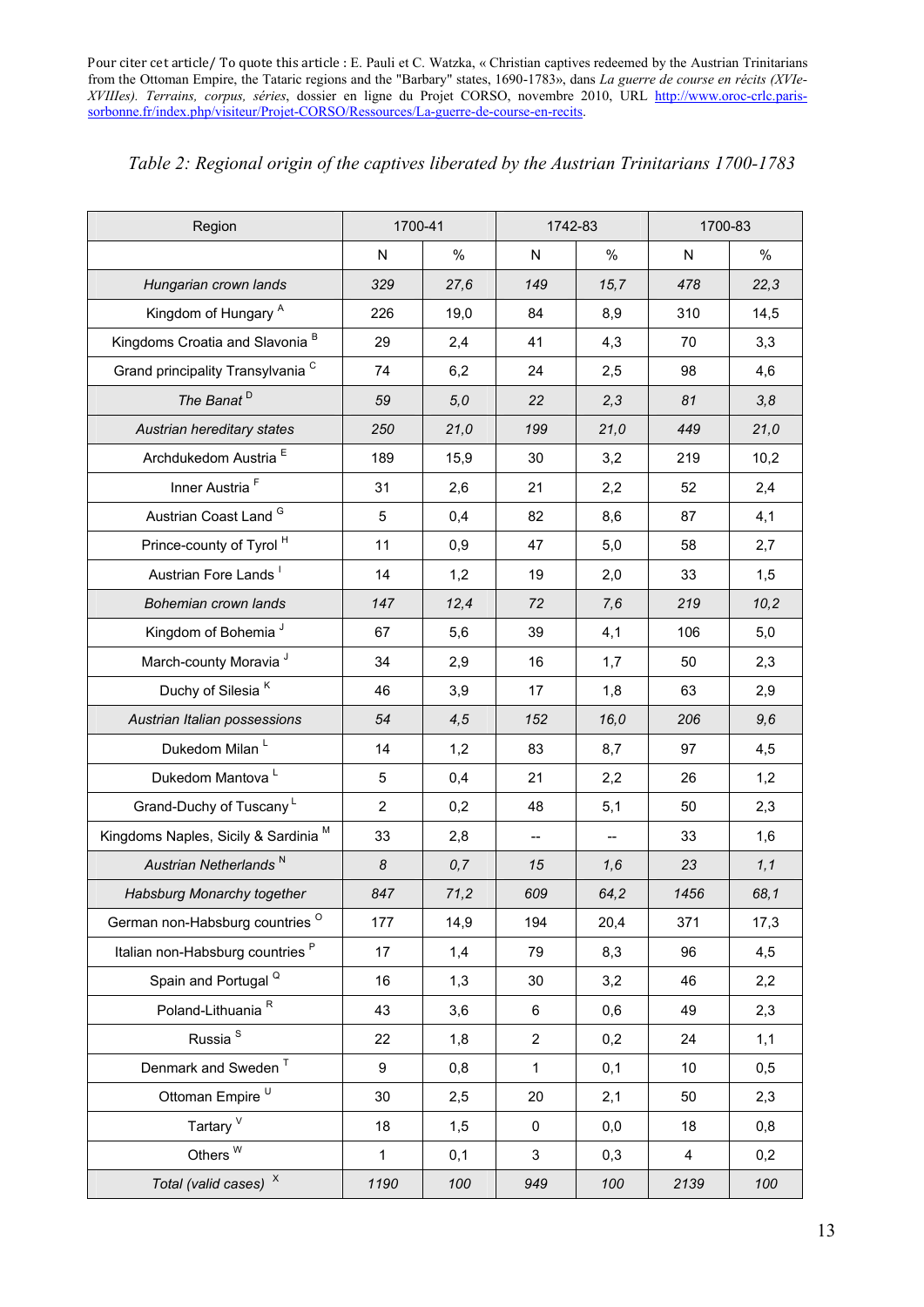#### *Annotations pertaining to table 2:*

A: As an entity again under Habsburg rule after 1699; consisting, apart from the area of modern-day Hungary and other regions, also of Upper-Hungary, today Slovakia.

B: Partly under Ottoman control until 1699; today parts of Croatia.

C: Under Austrian rule since 1699, today part of Romania

D: Temesvar Banat, Austrian since 1718, today Vojvodina and South-Eastern Romania.

E: Consisting of Lower and Upper Austria

F: Consisting of the dukedoms of Styria, Carinthia and Carniola, and the coast land. The latter is displayed separately here for thematic reasons.

G: The 'litorale', consisting primarily of the city of Trieste, the County of Görz/Gorizia with Gradisca and the Austrian March-county of Istria, all mainly Italian-speaking regions, an integral part of Austria and the Holy Roman Empire. Moreover the city of Fiume, under Hungarian rule, is included here, too.

H: Including the bishopric of Trento, thus also the Italian-speaking population.

I: Consisting of the 'Major-Offices' (*Oberämter*) Bregenz, Breisgau, Offenburg, Rottenburg, Günzburg, Stockach, Altdorf, Tettnang and the city of Konstanz, all situated within South-Western Germany.

J: together today's Czech Republic.

K: The main part annexed to Prussia after 1742, only the Southern region around Troppau remaining Austrian.

L: Under Austrian rule since 1714 resp. 1708 and 1737. For the purpose of this statistics, all persons from these Northern Italian regions were counted as Habsburg subjects, even if taken captive and/or freed (the latter applying only to 2 individuals) before their homeland became a part of the Austrian monarchy, for the purpose of comparison.

M: Austrian from 1714 resp. 1720 only until 1720 resp. 1735. For the purpose of this statistics, all persons from these Southern Italian regions freed from 1742 onwards were not counted as Habsburg subjects, even if taken captive at a time, when their home countries yet belonged to the Austrian monarchy.

N: Large parts of today's Belgium, Austrian since 1714

O: The territories belonging to the Holy Roman Empire, but not under Habsburg rule; moreover Switzerland, Prussia and Kurland as at that time German-dominated states outside the old Reich were although included in this category.

P: Territories on the Italian Peninsula including the islands Sardinia and Sicily after the Habsburg rule, Corsica, the Venetian territories at the Dalmatian coast and the Republic of Ragusa, today Dubrovnik.

Q: Most Spanish, two liberated Portuguese (after 1741)

R: The Polish people ransomed were not counted as Austrian subjects here in general, although the southern parts of the reign became Austrian in 1772.

S: Including all White-Russian and Ukrainian places classified as "Russian" within the catalogues.

T: Nearly all Danish, one liberated Swede (after 1741)

U: Including the vassal states of Walachia and Moldavia.

V: Primarily children born there.

W: Each one person from the Netherlands, from Georgia, Persia and America.

X: Note that for 89 out of 2228 persons (4 %) documented in the catalogues available, no information on their homecountry was given. The percentages in the table refer to the sum of cases valid for analysis.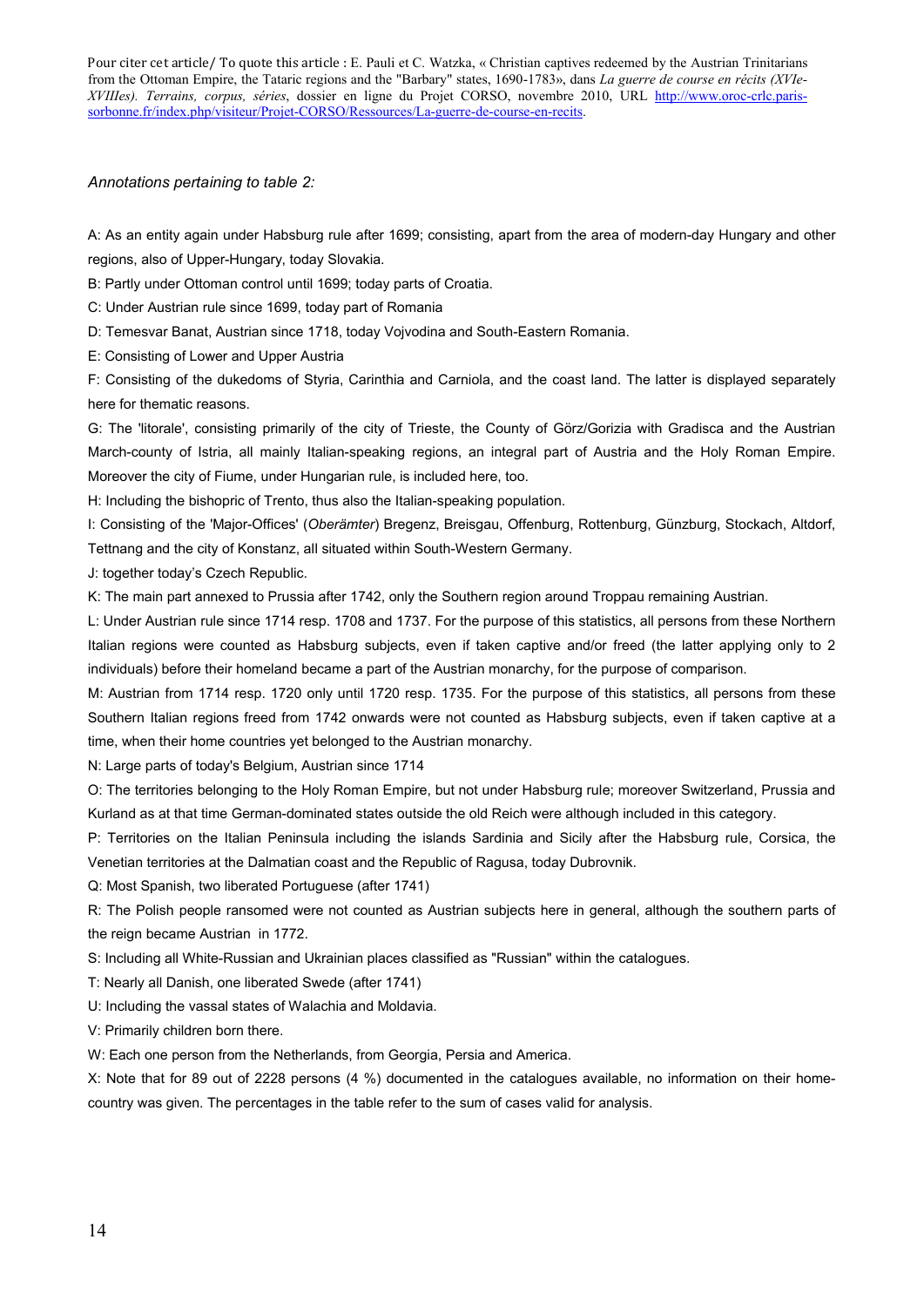The most numerous subgroup of freed captives is formed by 478 persons (22 %) stemming from the kingdom of Hungary, closely followed by 449 people (21 %) from the Austrian hereditary states. 219 ex-captives were from the lands of the Bohemian crown (10 %), and 206 persons (nearly 10 %) from Italian regions under Austrian possession during the  $18<sup>th</sup>$  century. Further 81 persons redeemed (4 %) originated from the Temesvar Banat – under direct rule of the Austrian *Hofkriegsrat* (Court war council) from the peace treaty of Passarowitz in 1718 until 1779, when it was integrated into Hungary– and 23 persons (1 %) from the Austrian Netherlands.

If one looks at the regional distribution at the level of single provinces, and the temporal development, too, it becomes very clear, that this composition of the home-countries of the freed captives reflects the geographical focuses of Christian-Muslim-warfare, and its shifts during the 18<sup>th</sup> century, too: Whilst the inhabitants of Hungary, Transylvania and the eastern hereditary lands form the major groups of liberated persons until ca. 1740, thus representing the regions directly affected by the Turkish and Tartaric incursions, followed by persons from the populated Bohemian lands, the picture changes clearly during the second half of the  $18<sup>th</sup>$  century, when people from the small Austrian coast land formed the largest subgroup within the Austrian hereditary states, being nearly as many captives as those from the vast Hungarian heartland. It corresponds to the fact that the proportion of people from Habsburg Italy among the redeemed rose strongly, as they – by their traditionally strong involvement into naval trade – were now at much higher risk of being enslaved than the ordinary people living within Central Europe.

Similar shifts can be observed when looking at those ex-captives who did not originate from some part of the Habsburg Empire of the time: As already stated, more than 30 % of all persons registered in the Austrian *catalogi captivorum* were not from territories ruled (directly) by the Habsburgs. The largest proportion of them  $-371$  cases (17 % of all) is formed by people from German countries, for which the Austrian Trinitarians felt particularly responsible, too. Of course, the common belonging to the legal commonwealth of the Holy Roman Empire, which involved a special responsibility on the part of the Emperors for all of its inhabitants, played an important role here. The second largest group of freed subjects from territories not under direct Habsburg rule, 96 persons (about 5 %), were Italians, stemming particularly from Venice, Geneva and the Papacy. People from this category, like the "Austrian Italians" mentioned above, were mainly freed by the Austrian Trinitarians during the period after 1741.

But the Austrian Trinitarians also freed a considerable number of persons from other, more distant regions. Most Western Europeans freed by the Austrian Trinitarians were Spaniards (44 documented cases for the whole period, 2 %), which points to the traditional political relations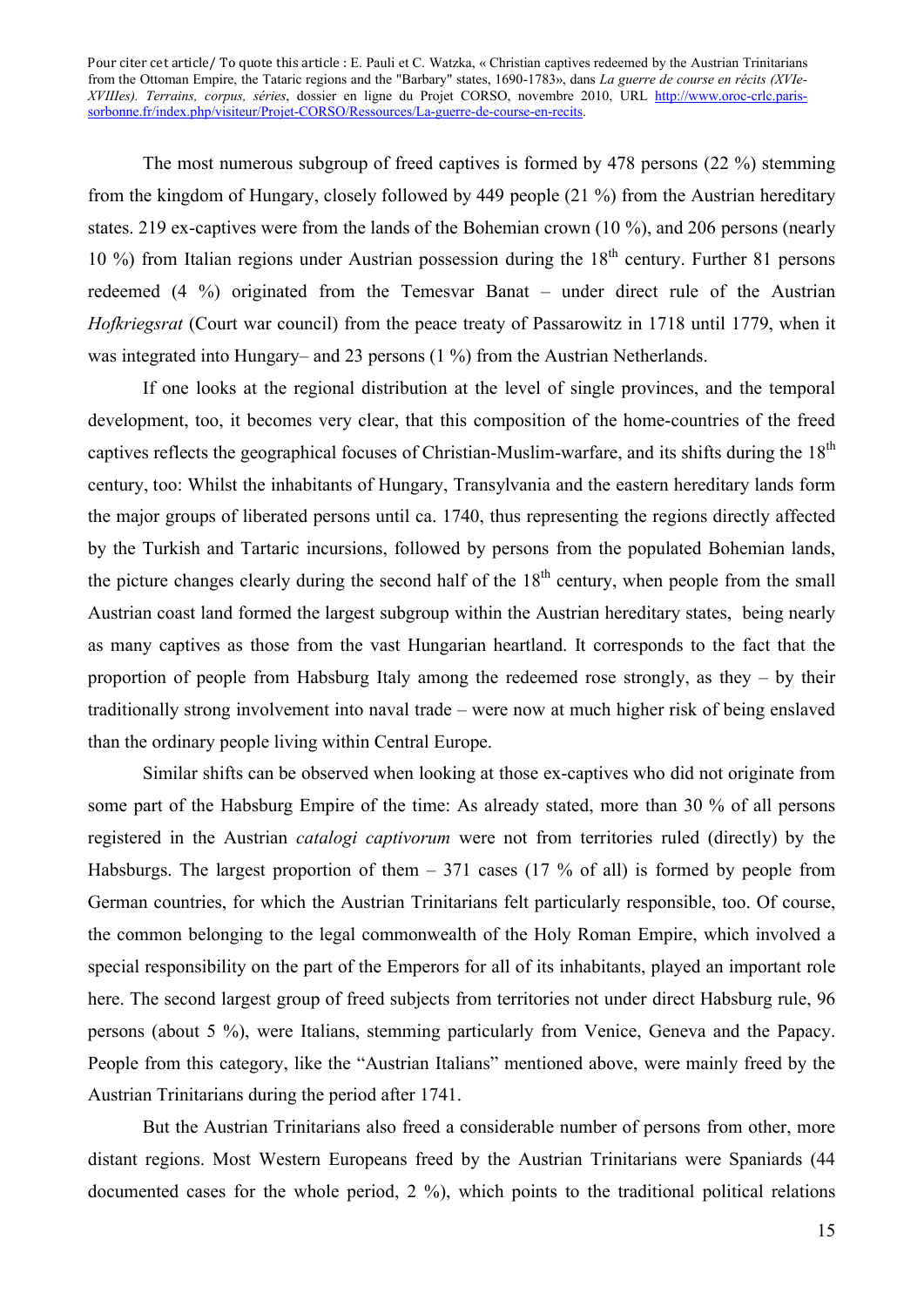between both reigns as well as at the bonds of the Austrian Trinitarians with the Iberian Peninsula, where the order's reformed, discalced congregation was founded at the end of the  $16<sup>th</sup>$  century.<sup>29</sup> The Austrian *patres redemptores* also engaged in liberating people from outside Habsburg-ruled Central and Eastern European countries, which – apart from Poland – lacked their 'own' settlements of the Trinitarian order to perform this task. Still, most Eastern Europeans ransomed by them were characterized as being from "Poland" (49 persons or 2 %), but one has to bear in mind that this notion can indicate the very vast region of the whole Polish-Lithuanian kingdom. Moreover, there was a very close cooperation between the Austrian and the Polish branch of the Trinitarians, particularly during the late  $17<sup>th</sup>$  and early  $18<sup>th</sup>$  century.<sup>30</sup> Indeed, most freeing of Polish people by the Austrian order's organization fell into this early stage of its activity in Eastern and South Eastern Europe. Interestingly, the number of "Russians" freed by them was, with more than 20 persons, considerable, too, and even some – very probably Protestant – Scandinavians over the years were rescued by this kind of Catholic charity. At first it may be surprising that for another not too small number of freed Christians "home-countries" within the Ottoman Empire or the "Tartar" were stated within the catalogues (the relevant regions mentioned were: Bosnia, Bulgaria, Constantinople, Greece, Moldavia, Serbia, Turkey, Walachia): In nearly all of this cases, this relates to children of foreigners born there in captivity. Finally, we find exceptional single cases like a Catholic clergyman formerly living in Hungary, but born in Persia, a 14-year old Georgian boy, and a former galley-slave with an Italian name, said to be originating from "America", who were all helped to freedom by the Austrian Trinitarians too.

All in all, the information on the fatherlands of the freed people show that the Austrian Trinitarians of  $18<sup>th</sup>$  century were far from performing a "national" task only in their charitable work of redemption, but – according to the postulates of Catholicism - acted with respect to the international community of Christianity. This is also manifest in the fact that the Trinitarians did not at all confine themselves to ransoming members of the Catholic Church, but exerted their activities also for the redemption of Protestant and Orthodox Christians. Indeed, they placed a special emphasis on the liberation of "heretics", of course linked with the aim of converting them to the "true Christian belief", to Catholicism.<sup>31</sup>

<u>.</u>

<sup>29</sup> Cf. d'Errico, *The Trinitarians*, p. 159-174, also: Juan Pujana, *Hl. Johannes Baptist von der Empfängnis.*  Reformator des Ordens der Allerheiligsten Dreifaltigkeit, Rom 1975.<br><sup>30</sup> Cf. Joannes a S. Felice, *Annales*, Pauli, *Befreiung*, p. 366.<br><sup>31</sup> The confession – most of the captives were of course of catholic faith – usually

captives within the catalogues, but the topic is displayed in lengthier publications, such as: Joannes a San Felice, *Triumphus Misericordiae, id est Sacrum Ordinis SSS. Trinitatis Institutum Redemptio Captivorum, cum Adjuncto Kalendario Ecclesiastico Historico Universi Ordinis,* Wien 1704, p. 158.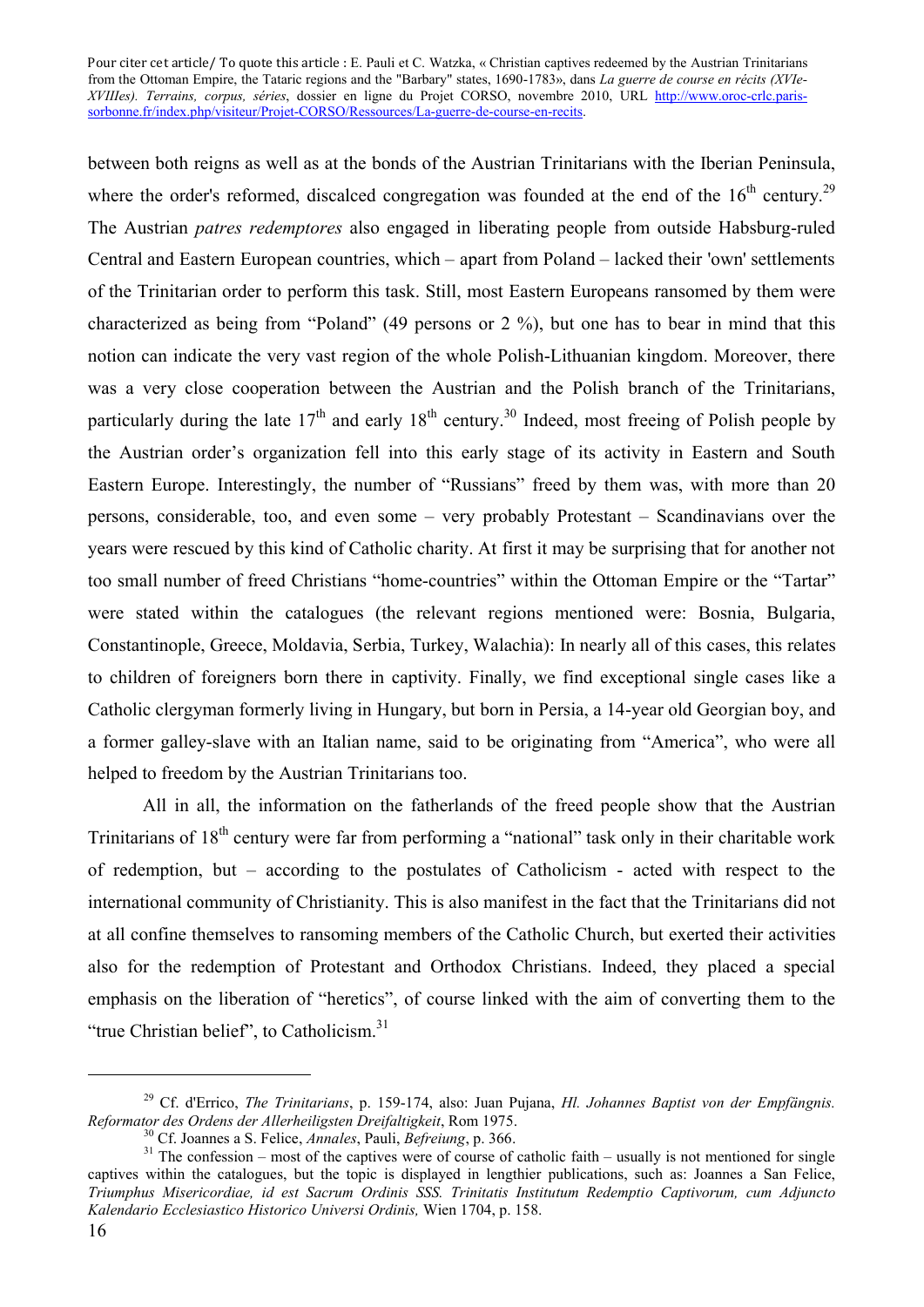As already mentioned, the *catalogi captivorum* also allow us to classify the redeemed persons concerning their professions and social status. Yet relevant data is available only for 917 out of 2228 cases, as the pertinent indications are often missing, and particularly women are nearly never classified in this regard. Thus, for only 21 out of 410 women are any indications given here apart from the eventual status as "wives" (19 of those cases pertain to "settlers" at the Austrian-Ottoman border region), but regarding the men redeemed, for 896 out of 1812 some remark on professional or social status was made. Taking only the male persons into further account, for which a more detailed statistical analysis makes sense in this case, one finds the military personnel dominating clearly in both periods, the soldiers and officers together summing up to 689 (77 % of 896 known cases, see table 3).

*Table 3: Status and profession indications for the captives liberated by the Austrian Trinitarians 1700-1783 – men according to phase of redemption*

|                          |                | 1700-1741<br>1747-1783 |                | 1700-1783 |                |      |
|--------------------------|----------------|------------------------|----------------|-----------|----------------|------|
| status indication        | N              | $\frac{0}{0}$          | N              | $\%$      | N              | $\%$ |
| without indication       | 413            | 34,6                   | 503            | 55,5      | 916            | 50,6 |
| with specific indication | 493            | 65,4                   | 403            | 44,5      | 896            | 49,4 |
| total (valid cases)      | 906            | 100                    | 906            | 100       | 1812           | 100  |
| among them:              |                |                        |                |           |                |      |
| nobility                 | $\overline{2}$ | 0,4                    | $\overline{2}$ | 0,5       | $\overline{4}$ | 0,4  |
| clergymen                | $\overline{2}$ | 0,4                    | 10             | 2,5       | 12             | 1,3  |
| officers in military     | 20             | 4,1                    | 12             | 3,0       | 32             | 3,   |
| soldiers                 | 457            | 92,7                   | 200            | 49,6      | 657            | 73,3 |
| naval captains           | $\Omega$       | $-$                    | 17             | 4,2       | 17             | 1,9  |
| seamen (mil. or civic)   | 1              | 0,2                    | 93             | 23,1      | 94             | 10,5 |
| tradesmen                | 1              | 0,2                    | 23             | 5,7       | 24             | 2,7  |
| servants, employees      | 5              | 1,0                    | 6              | 1,5       | 11             | 1,2  |
| handicraftsmen           | 5              | 1,0                    | 33             | 8,2       | 38             | 4,2  |
| border settlers          | $\mathbf 0$    |                        | $\overline{7}$ | 1,7       | $\overline{7}$ | 0,8  |

The second largest group is made up of the seamen and captains, together 111 persons or 12 %. Compared to that, only small numbers of identified professions relate to "civil" activities, like handicraftsmen, tradesmen and servants. Still, it has to be said that an indication of profession is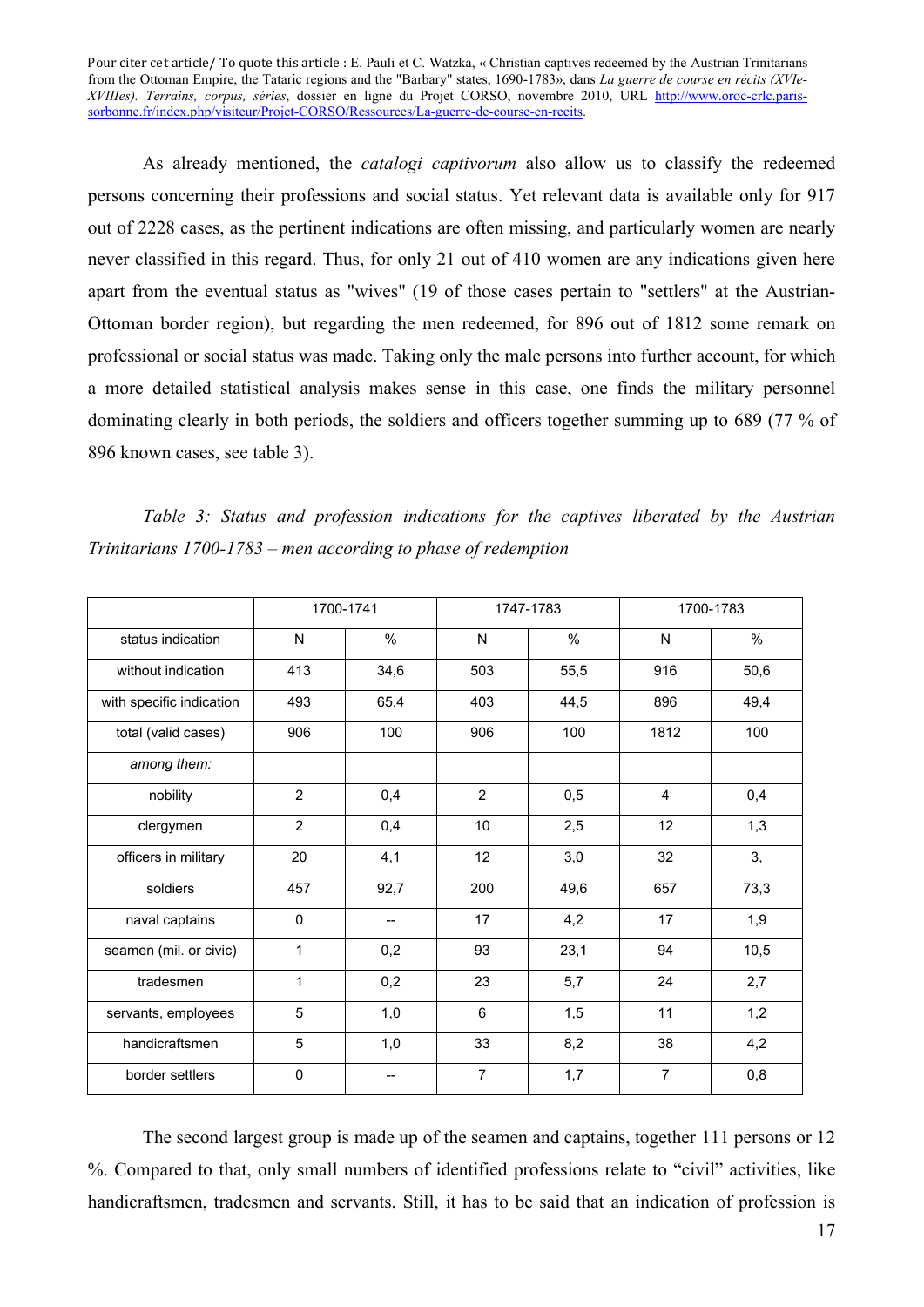lacking in more than the half of all cases (1311 of 2228 altogether), and it seems quite obvious that the person's belonging to some military unit was seen as more important and thus was more frequently noted than membership of a civil profession. In particular, very simple occupations were not listed in the catalogues at all (if not exercising military or navy professions). Therefore, all that can be said for certain is that at least 31 % of all male persons (those with and those without status indication) in the lists stemmed from the military, and at least 6 % from the navy. In any case military and navy staff formed a huge proportion of all persons freed – nearly 40 % – the rest being civilians of various professions.

Another aspect of interest is the duration of captivity. In this case, data is available for 1985 out of 2228 cases (89 %). Because of its nature as a metric variable (at least principally), arithmetic averages can be computed in this case. The rounded results are 10 years and 3 months as mean duration of captivity for the whole period of 1700-1783, and 12 years 6 months and 7 years 5 months for the two part-periods respectively. Therefore, within the second half of the  $18<sup>th</sup>$  century, people were liberated much earlier on average.

As the catalogues provide data for the area where these persons were ransomed, too  $-$  at least for a considerable number, 1391 out of the 2228 cases (62 %) documented at all –, we are also informed about the probable place of their captivity, although it can not, of course, be assumed, that in any case these people were held captive at the same place for all the time they stayed after arriving at their 'destination' – and particularly not for those who remained slaves for decades. A classification, which refers to the political entities of the Ottoman Empire, its vassal states Algiers, Tunis and Tripoli, the Sultanate of Morocco (with Salé) and Tatary, shows that the Ottoman Empire was, as could be expected, by far the most important area (see table 4):

|                      | 1700-1741 |      | 1747-1783 |      | 1700-1783 |      |
|----------------------|-----------|------|-----------|------|-----------|------|
| Region               | N         | $\%$ | N         | $\%$ | N         | $\%$ |
| Ottoman Empire       | 364       | 61,7 | 411       | 51,3 | 775       | 55,7 |
| Tatary               | 222       | 37,6 | 9         | 1,1  | 231       | 16,6 |
| Algiers and Maschera | 4         | 0,7  | 323       | 40,3 | 327       | 23,5 |
| Tunis and Tripolis   |           |      | 42        | 5,2  | 42        | 3,0  |
| Morocco and Salé     | --        |      | 16        | 2,0  | 16        | 1,2  |
| Total                | 590       | 100  | 801       | 100  | 1391      | 100  |

*Table 4: Persons liberated by the Austrian Trinitarians according to region and phase*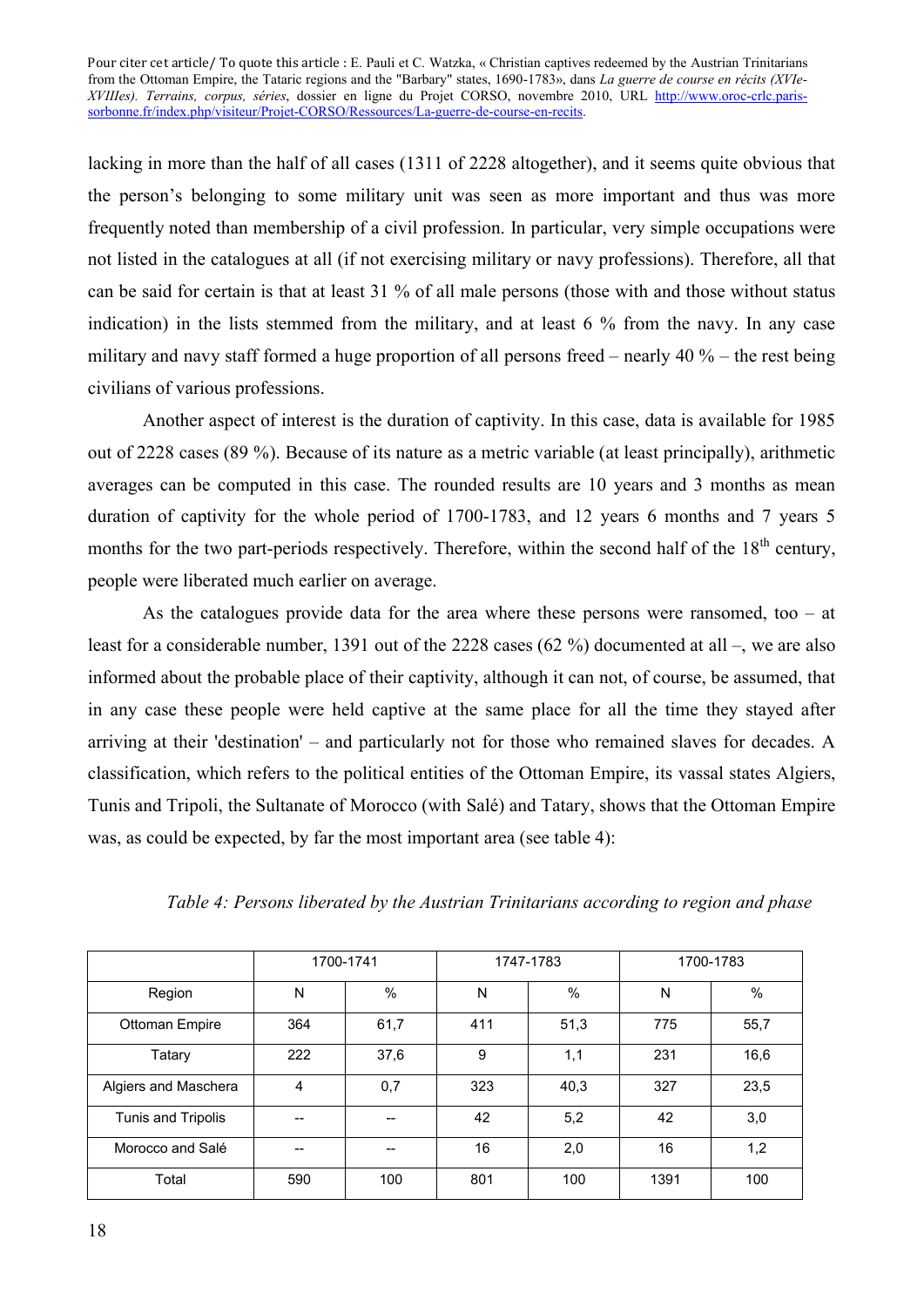775 captives, that is 56 % of all accountable cases, were liberated somewhere within the Ottoman Empire; the second important 'market' for ransoming Christians from Central and – as we saw earlier – Southern Europe obviously was Algiers. From the city of Algiers or, in a minority of cases, from the town of Mascara, 327 people were redeemed (24 % of the known cases). This area is followed in importance by the Tatar region, from which 231 men and women were saved by the Austrian Trinitarians (17 %). Only small numbers of captives were freed in the other mentioned states, summing up to 58 persons (4 %). From those redeemed in the Ottoman Empire, nearly 6 tenths were bought (or exchanged) in the capital Constantinople (456 persons), whilst the remainder divides quite equally over three areas: the cities of Salonika and Smyrna (120 persons together), the rest of South East-Europe (94), and Minor Asia (105). Therefore, the urban 'hotspots' of the slave trade within the Ottoman Empire become quite visible here.

Another very interesting result can be observed, again, if we differentiate between the earlier and the later parts of the  $18<sup>th</sup>$  century. While the figures for the Ottoman Empire itself remain quite stable, diminishing to some degree from the first to the second period (from a proportion of 62 % to one of 51 %), the change is striking for the Tatar and Barbary regions: Northern Africa played virtually no role as a destination for the Austrian Trinitarians up to 1741, whilst the Tatar region was a very important destination, and 38 % of the documented freed persons in the period 1700- 1741 were liberated there. The picture is completely reversed during the period from the 1740s onwards: Now, the numbers of redeemed from Tatary tend towards zero, but there are hundreds of cases of redemption in Northern Africa, mostly in Algiers, accounting for nearly half of all persons ransomed during these later stages.

Of course, all the variables discussed here, derived from the catalogues of redeemed, can be analyzed not only separately, but also regarding the combinations that can be found between them. Here we confine ourselves to the aspect of ransoms paid for the captives. First of all one can compute the average ransom paid for one individual across all redemptions using the specific data on this issue, which is 397 fl.<sup>32</sup> Since a minor part of the expenses obviously did not constitute full ransom prices – which one can deduce from the expression "helped with ... [amount of money]" instead of "redeemed with ... [amount of money]", it is more significant to separate these two categories, which leads to the result of an average ransom of 498 fl., whilst the subsidies for those

 $32$  To make the display of average 'prices' more readable, the calculated numbers are rounded up or down to full florins, omitting fractions or values to be given in *Kreuzer*. To give an understanding of the values of money presented here, some comparison may be useful: A qualified handicraftsman earned about a third of an Austrian florin per working day during the first half of the 18<sup>th</sup> century. Therefore, he may have got an annual wage (in money and/or goods) about 50 to 100 fl. per year. Until the 1780s, prizes and wages rose somewhat, but not to a large extent.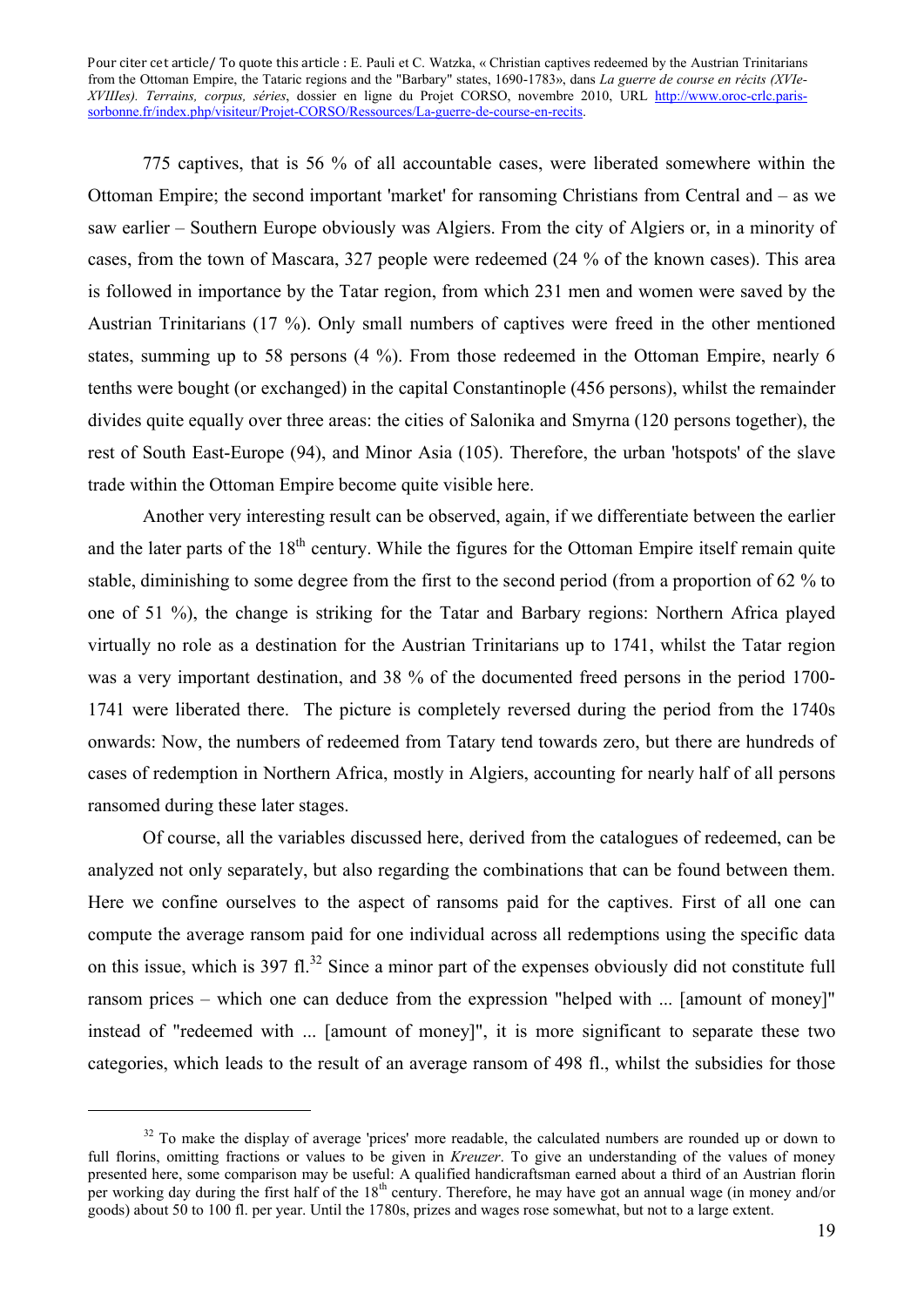who obviously already had saved some money on their own during captivity to buy themselves free was 111 fl. in average.

Still, impressive differences appear, if one compares different socio-demographic categories of redeemed captives, too. Taking only the cases in which the full amount of ransom was noted by the Trinitarians, it can be seen, for example, that there was a significant gender bias, with women 'costing' on average 244 fl., and thus being much 'cheaper' than men, for whom a mean price of 539 fl. had to be paid. Prices also varied a lot according to the age of the ransomed at the time, as can be seen in the table below:

*Table 5: Average prices paid by the Austrian Trinitarians according to age of captives (1700-1783, only full ransoms included)* 

| Age class | N   | mean price | Age class   | N    | mean price |
|-----------|-----|------------|-------------|------|------------|
| up to 9   | 127 | 214 fl.    | 50 to 59    | 139  | 479 fl.    |
| 10 to 19  | 55  | $315$ fl.  | 60 to 69    | 499  | 304 fl.    |
| 20 to 29  | 223 | 543 fl.    | 70 to 79    | 15   | 297 fl.    |
| 30 to 39  | 269 | 564 fl.    | 80 and more | 4    | 366 fl.    |
| 40 to 49  | 258 | 494 fl.    | total       | 1139 | 467 fl.    |

Men and, less frequently, women, 'in their prime' – namely adults between about 20 and 40 years – obviously were rated most valuable on average, be it in regard to their workforce value or to other personal features related to age, such as attractiveness, whilst older captives as well as children and teenagers were – again, of course, in mean – considered less valuable. The very low figures for children under 10 are particularly noteworthy.

Moreover it can, of course, be shown, that the social status of the slaves played a major role in determining their 'prices'. Yet the social rank was not the only element of price-calculation, but also the practical and economic value the Muslim owners could derive from the workforce of their captives, which obviously contributed a lot as well. Only by this assumption can one explain why Christian ex-soldiers were, on average, 'for sale' much more cheaply than handicraftsmen. The particular need of skilled workers in Northern Africa is even reported in contemporary publications: Whilst a person characterized as handicraftsmen – and therefore probably also skilled as such – represented an average selling value of not less than 887 fl., an 'ordinary' soldier or seamen could be bought free with a mean ransom of ca. 420-430 fl., that is, less than half the money. Servants,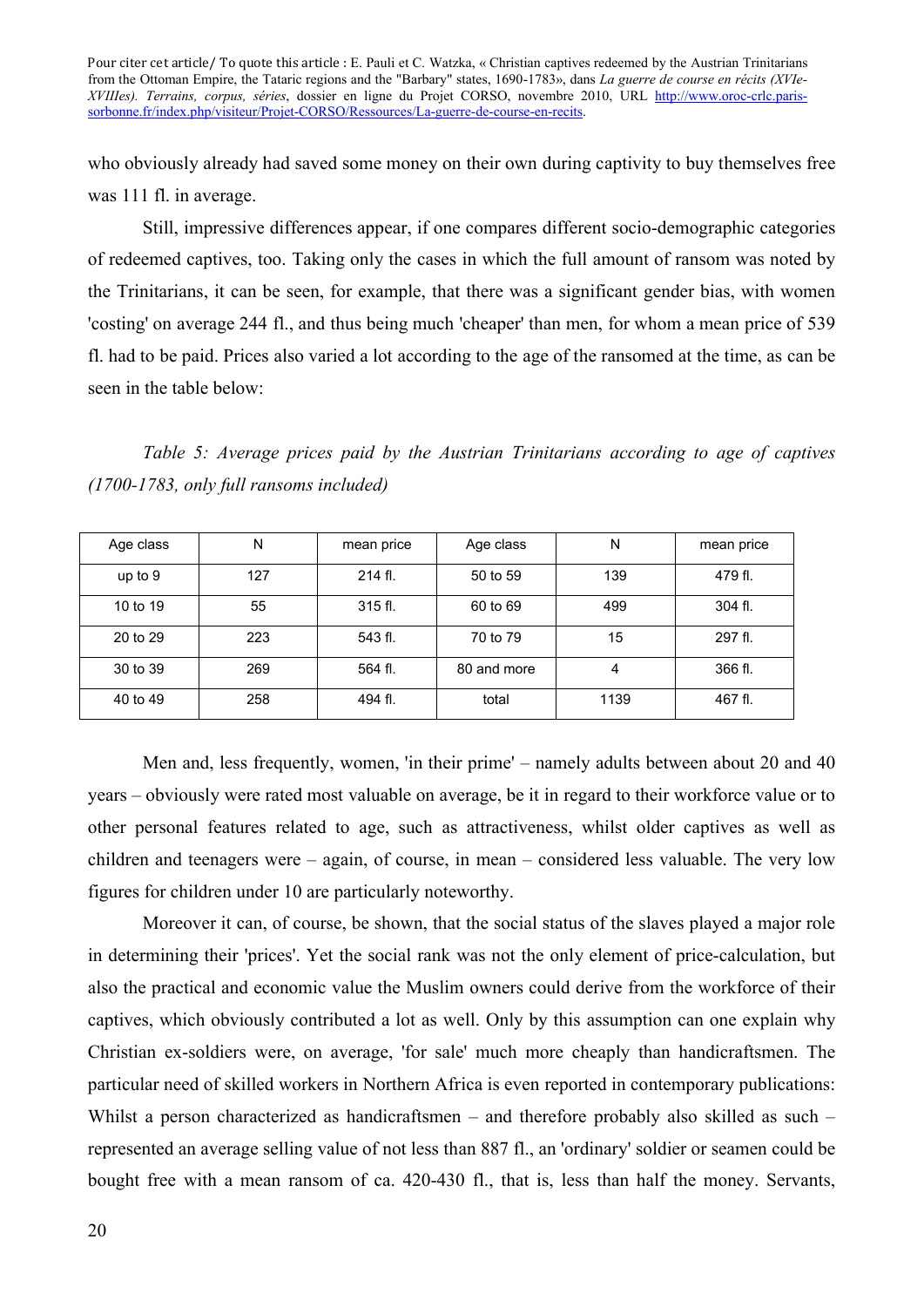employees and rural settlers were not very expensive either – the mean ransom for such persons was about 460 fl. Apparently because of their social status within Christian societies, higher prices had to be paid for redeeming clergymen, the mean ransom for priests and monks being 578 fl., which clearly did not reach up to that of the skilled manual workers mentioned already. Still, high military value and/or secular social rank and wealth was taken into account by the Muslim sellers of the captives, as naval captains and military officers, but also noblemen and tradesmen were among those professional classes rated highest in ransom, which on average was fixed at more than 700 fl. for a person belonging to one of these groups, and even above 1000 fl. mean for the rare cases of captured army officers and noblemen registered in this sample.

Similarly large differences in ransom amounts are to be found, if regional variances are taken into account, regarding the places were the captives were bought back. As can be seen in the table below, prizes for Christian slaves were much higher in Northern Africa than in the Ottoman Empire itself, and liberating captives from the Tatary was comparatively cheap, too.

|                       |     | 1700 - 1741 | 1747 - 1783 |              | 1700 - 1783 |              |  |
|-----------------------|-----|-------------|-------------|--------------|-------------|--------------|--|
| Region                | N   | mean prize  | N           | mean prize   | N           | mean prize   |  |
| Constantinople *      | 142 | 404 fl.     | 84          | 391 fl.      | 226         | 399 fl.      |  |
| Ottoman Empire (rest) | 91  | 221 fl.     | 114         | 375 fl.      | 205         | 306 fl.      |  |
| Tartary               | 212 | 209 fl.     | 7           | 447 fl.      | 219         | 217 fl.      |  |
| Tunis and Tripolis    |     |             | 27          | 397 fl.      | 27          | 397 fl.      |  |
| Algiers and Mascara   | 4   | 948 fl.     | 315         | 944 fl.      | 319         | 944 fl.      |  |
| Morocco and Salé      |     |             | 16          | 2512 fl. (!) | 16          | 2512 fl. (!) |  |
| Total                 | 449 | 280 fl.     | 563         | 759 fl.      | 1012        | 546 fl.      |  |

*Table 6: Average prices of persons liberated by the Austrian Trinitarians, according to the region of ransoming activity (only full ransoms included)<sup>33</sup>*

Particularly within the states of Algiers, Morocco and Salé, ransoms reached multiples of those asked for in Constantinople or other cities under direct Ottoman rule. This is true for the entire 18<sup>th</sup> century, but in the first half of the century the activities of the Austrian Trinitarians within the Barbary States were marginal, if numbers of freed are considered, and started only around the middle of the century. Another interesting point is that costs for redemption in the Eastern Barbary

<sup>&</sup>lt;sup>33</sup> The category Constantinople in the table includes some cases where we cannot decide whether the redemption took place in Constantinople or in Adrianople.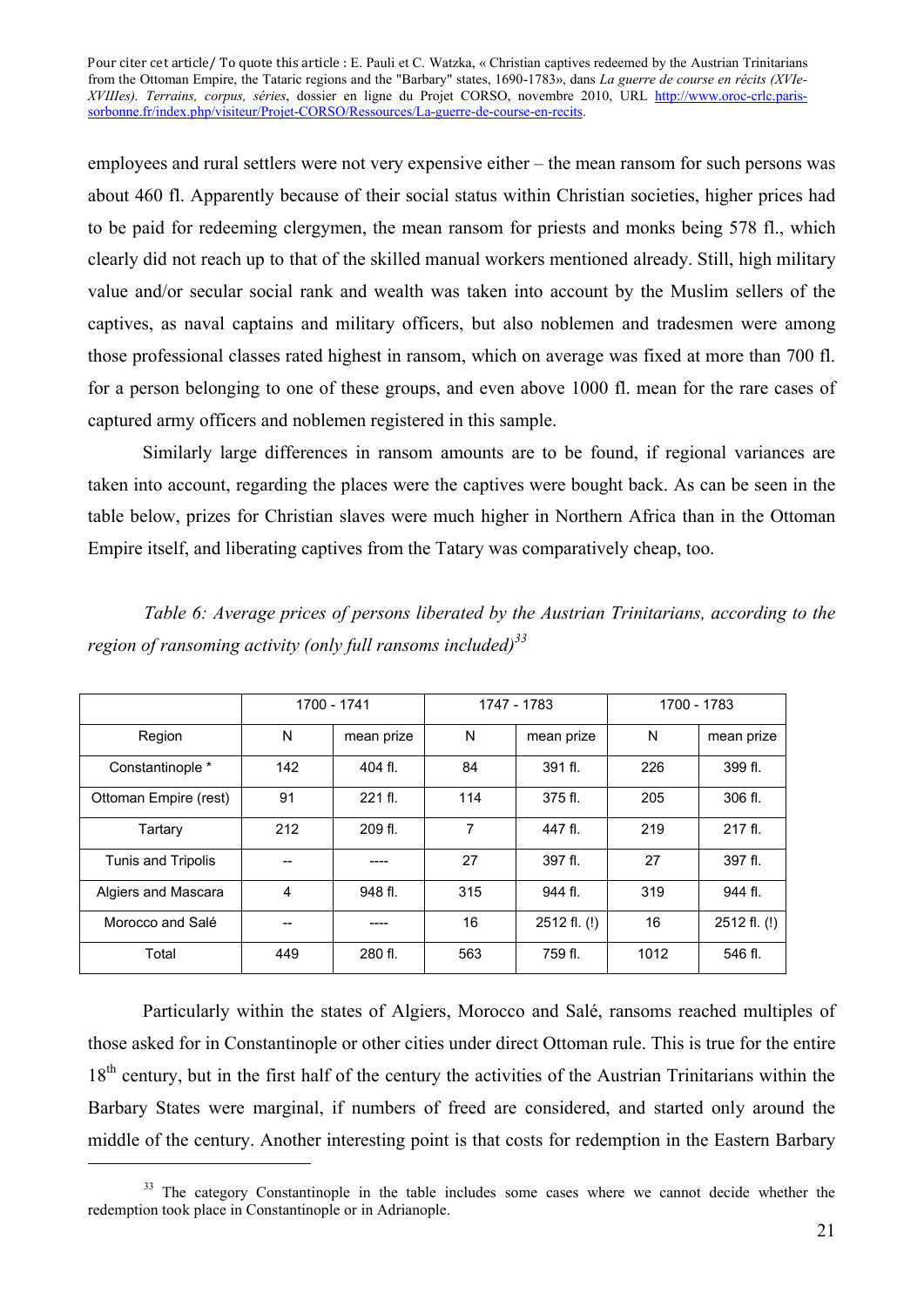States, Tunis and Tripoli, were much lower, and similar to those usually paid in the Ottoman Empire. The reasons for this are unclear, but the high sums that had to be paid by the Trinitarians for liberating Christians in Algiers for certain are - at least partially - caused by the fact that its economy to a high degree relied of upon slave-work and slave-trade.<sup>34</sup> Moreover, the fact that slaves could hardly escape form the Barbary Coast, whilst there was at least a small chance for those in the Ottoman Empire, especially in the Balkans, could have influenced the level of the prizes, and it is important to see that in the Western North African states, Algeria and Morocco, the slave traders used to demand much higher prices due to the fact, that most of the captives there were French and Spanish, and thus from relatively wealthy states which, even more importantly, had a strong tradition of redeeming their enslaved compatriots.

The enormous sums that were necessary to buy all the captives were sponsored not least by the Aristocracy of the Habsburg Monarchy, particularly during the second half of the 18<sup>th</sup> century. From 1700 to 1740 between a fifth and a quarter of the ransom sums specified in the surviving catalogues stemmed from either "alms of the province", from foundations from aristocrats or from the emperor himself (private, court or state budget), and the rest, nearly a third, from "means of the order" not further detailed. But within the second half of the 18<sup>th</sup> century, more than half of the money spent for redemption purposes derived from charitable foundations established by the noble families Savoy-Liechtenstein, Batthyány, Christalnig, Decorei, Harrach, Kohary, Nemay, Rottal, Spork, Szeszeny, Szirmay, Thauszy, Zadolsky and Zichy.<sup>35</sup>

From the capital rents (!) donated by those high-ranking aristocrats more than 250.000 florins went towards the liberation activities of the Trinitarian order. This was about half of the total sum spent within the period 1747-1783, which is fully documented. Compared to that, the 54.000 florins given by the Court and the State authorities for redemption purposes, seem modest, and are exceeded twice over by the sum of more than 140.000 fl. that the Austrian Trinitarians had gained as "alms of the province", that is, as results of the collecting activities regularly performed within the Habsburg Empire, but also the parts of the Holy Roman Empire outside Hapsburg rule. Therefore, nearly one third of the money that was used for the liberation of captives was donated by people from various social strata, probably excluding only the very poor due to their straitened circumstances, and the noblest aristocrats, who preferred establishing these particular foundations with large amounts of capital, which represented their wealth, prestige and 'mercy'.

<sup>&</sup>lt;sup>34</sup> Cf. Davies, *Christian Slaves*.<br><sup>35</sup> Cf. the *catalogi redemptorum*, where these foundations are indicated.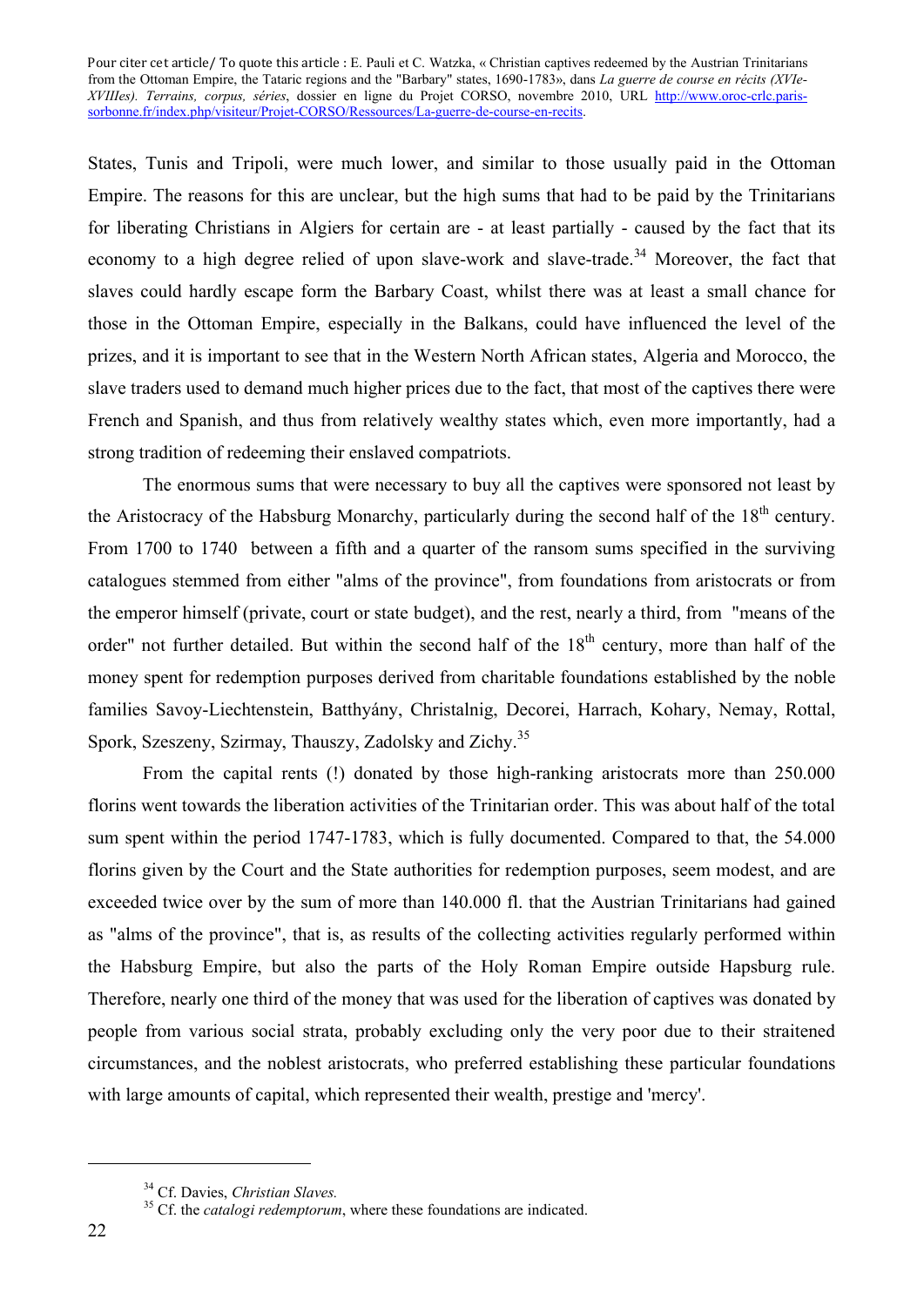$T$  A B L A<br>fanza que tienen en fus Christianos captiuos.<br>fo. 33 Delle Miferie, che patifcono i Fedeli Chriftiani Schiaui de' Barbari, & dell'Indulgenze che ro.33<br>
Cap. III.<br>
En que fe haze mencion de algunos fancios,<br>
que dieron libertad à fus efclauos. Y de otros<br>
que compranan Christianos en tierra de Mo-<br>
que compranan Christianos en tierra de Mo-Cap. IIII. niaui de Barbari, & dell'Indulgenze che<br>i Sommi Pontefici han conceffe per il<br>Rifcatto di quelli, galle dell'anto de Rifcatto di quelli . da que comprauan Christianos en tierra de 1910-<br>1905 : para darles libertad. Tractase de la funros, para darles libertad. Iraliaje de la faridacion delas Ordenes dela sanctifirma Trini-<br>dad,y de nuestra Señora dela Merced, inflidad,y de nuestra senora aeta mercea, enfortuydas en Francia, y en España puede han be-<br>peion de capituos, y del fructo que han be-<br>cho en efte miniflerio. Cap.V.fo.41.42 cho en este ministerio. Cap.v., jo.41.42<br>De las maneras que ay de rescate. Tractasse del gran prouecho, que se hgue auiendo Religioso en Berberia, para este ministerio: y. de quan a proposito es la fortaleza de Tabarea para eftas contrataciones. Y de algunos apuntamientos, para que se encamine bien el  $F$   $N$ . Imprimatur, Ludouicus Vices Gerens. Imprimatur, Fr. P. Ioannes Saragofa, Magi-<br>fter & focius Reuerendiff, P. Magiftri Sacri Palauj.<br>Palauj.<br>Conceditur vt Imprimat ur, Vicarius Genera-Card Gir IN ROMA, Nella Stampa della Reu. Cam. Apoft. 1647.

*Trattato delle miserie che patiscono i Fedeli Christiani Schiavi de'Barbari*, Rome, 1647

#### **Résumé**

The Trinitarians, a catholic mendicant order founded in the middle ages, played an important role in the field of Christian-Muslim relations until the late  $18<sup>th</sup>$  century by engaging in ransoming and exchanging Christian captives from Muslim-ruled countries. The Austrian branch of the Trinitarians, belonging to the Spanish Discalced Congregation, was active mainly in the Black Sea region and the Ottoman Empire very quickly after its foundation in 1688, trying to liberate and bring home some of the tens of thousands unfortunate victims of the manhunts conducted by the Turkish and Tataric forces during the 'Great Turkish War' from 1683 to 1699, the Habsburg-Ottoman wars of 1714-18 and 1736-39, but also the periods of formal peace in between, for the purpose of requisition of slaves. After the 1740es, when there were no larger violent conflicts at the southern and eastern border of the Austrian monarchy, and thus numbers of captives to be ransomed diminished within the Ottoman Empire and the Tatary, the Austrian Trinitarians increasingly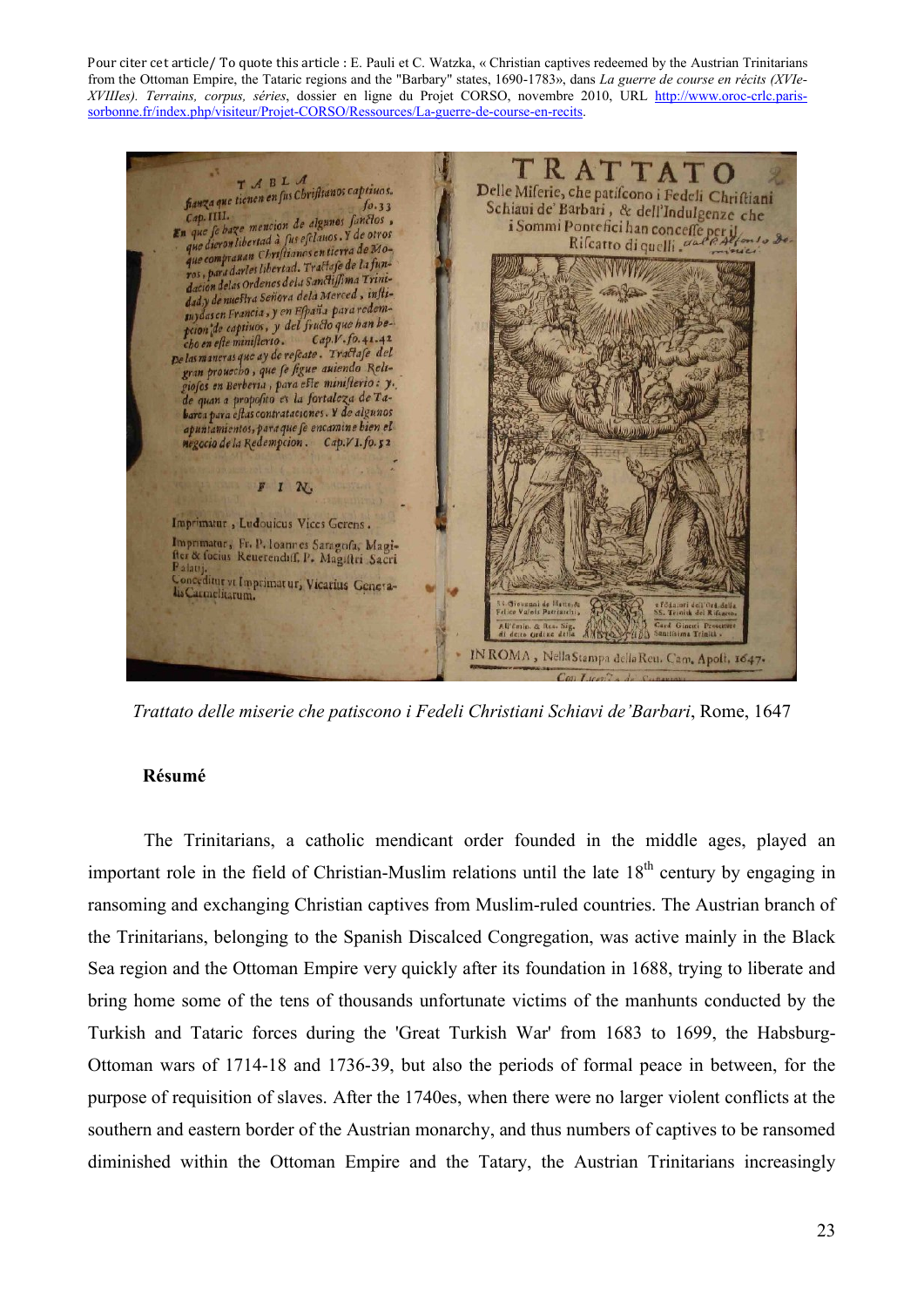occupied themselves with freeing Habsburg subordinates, who had fallen victims to piracy by the 'Barbary states' in the western Mediterranean, too.

With the help of so-called *catalogi redeptorum*, lists of freed persons, we were able to reconstruct the fundamental sociodemographic features of a majority of those people bought free or exchanged by the Austrian Trinitarian order during the  $18<sup>th</sup>$  century, and presented some basic outcomes of our research above (whilst a broader display of results will be delivered soon in a monographic publication). The typical liberated person was male - more than 80 % - and adult, but not aged; more than 80 % were between 20 and 59 years old. Interestingly an examination of the indication of home-countries, given in the catalogues, shows that not by far all of the liberated stemmed from the Austrian Habsburg Monarchy, as could have been expected maybe. Only slightly more than the half of the liberated captives stemmed from its core lands – the Austrian hereditary states, the Bohemian and Hungarian crown lands – altogether. Germans from not Habsburg-ruled parts of the Holy Roman Empire played an important role, too, counting up to nearly a fifth of all documented cases of liberated captives. This is quite explicable, as the Austrian Trinitarians regularly collected alms within the "Reich", too, and therefore of course, there was a special obligation to free also people from these regions. Further 10 % of the freed were subordinates of the Habsburgs, but originated from their Italian possessions. Still, the Austrian Trinitarians obviously felt responsible for them, too. And, finally, more than 10 % of the freed persons were from regions not legally linked towards the Habsburg dynasty at all. This shows clearly that political borders did play a role for the charitable activity of the Trinitarians, but not a rigidly excluding one. Even confessional belonging to the Catholic Church was a renounceable criterion, which is documented by dozens of individuals stemming from definitively 'heretic' or 'schismatic' parts of Europe, like Scandinavia or Russia. Contemporary writings from members of the order in Austria, like the *Annales Provinciae* and the *Triumphus Misericordiae* of P. Joannes a San Felice, clearly confirm this point, too. One hoped for the conversion of those fellow Christians towards 'only true' Catholicism, of course, but the patres redemptores did not treat a conversion as precondition for being redeemed – as long as the person was Christian at all – but rather hoped for the later insight of these people into the spiritual superiority of a confession being that devoted to mercy and charity towards the nearest.

Of course, the social and professional status of the liberated Christians would be of high interest, too; yet information on this area is far less complete. Anyhow, it is evident that people from all social strata are represented among them. Little surprisingly, members of the military and the – civic or armed – navy play a particular important role, counting up to at least about 40 % of all